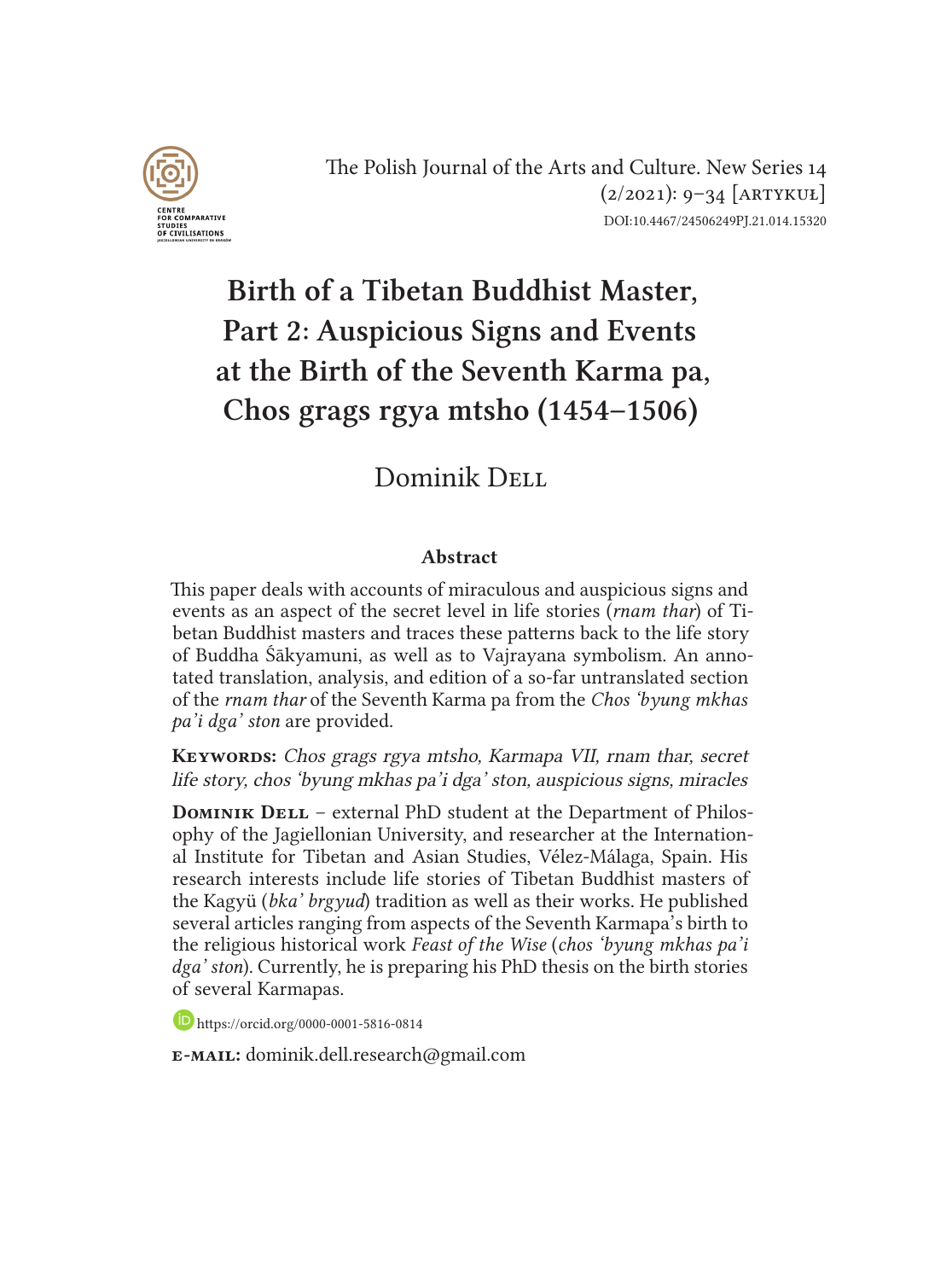### 1. Introduction

The "[story of a person's] complete liberation", *rnam thar*, is one of the most popular genres of Tibetan literature.1 In part 1 of this two-part article, I shed light on the definition of *rnam thar* (Dell 2021a, 12–14). Thereby, it became clear that its functions go beyond mere provision of historical or biographical facts about a person. Thus, it evidently exceeds the Western concept of "biography". Similarly, it was shown that it also transcends the Western or Christian concept of "hagiography", since a person's path towards complete liberation is a key element and guiding theme of these stories, which is foreign to Western culture.<sup>2</sup>

Representatives of the *rnam thar* genre have been classified in various ways. The most prominent and classical divisions are probably the outer, inner, and secret levels.<sup>3</sup> Secret life stories (Tib. *gsang ba'i rnam thar*) contain mystic events experienced by the protagonist, such as miraculous dreams, visions, and supernatural phenomena – all of them representing realisation of the nature of mind. While part 1 focused on visionary experiences, this paper aims to take a closer look at miraculous and auspicious events and signs, again using the example of the Seventh Karma pa's birth.

The subject of "miracles" in Buddhism has been widely discussed among researchers over different publications (e.g. Gómez 2011; Fiordalis 2008 and 2011).4 Their focus is mostly on miracles performed by the Buddha himself, as well as his direct disciples. Even though this paper analyses the example of a Tibetan Buddhist master, it makes sense to go back to the source and compare the events described there with the life stories of the Buddha, since it functions as a blueprint for any life story of a Buddhist master. The topic of Buddhist miracles is too vast to provide a summary in this introductory section. For this reason, I merely wish to touch lightly upon some terminology. Some

<sup>1</sup> I would like to thank Artur Przybysławski, who encouraged me to write this paper and who kindly provided some feedback on an earlier version.

<sup>2</sup> Nevertheless, renderings such as "biography" and "hagiography" are justified, if they fit the content of a particular *rnam thar*. Other renderings found in literature are "spiritual biography", "sacred biography", "life story", "liberation story", "spiritual story", "life example", "hagiography", "(hagiographic) life writing" and some more. For enumerations and discussions of different English renderings, see also Roesler 2014, 117, as well as Rheingans 2014, 69–70, and Rheingans 2010, 252–53.

<sup>3</sup> Vostrikov 1994, 186–87. This classification is ascribed to sDe srid Sangs rgyas rgya mtsho (1653–1705). For a brief and accessible explanation of the three levels, see also Choegyal Gyamtso Tulku 2000, 21–22.

<sup>4</sup> More useful references are found in Fiordalis 2014 (Accessed: 27.08.2020).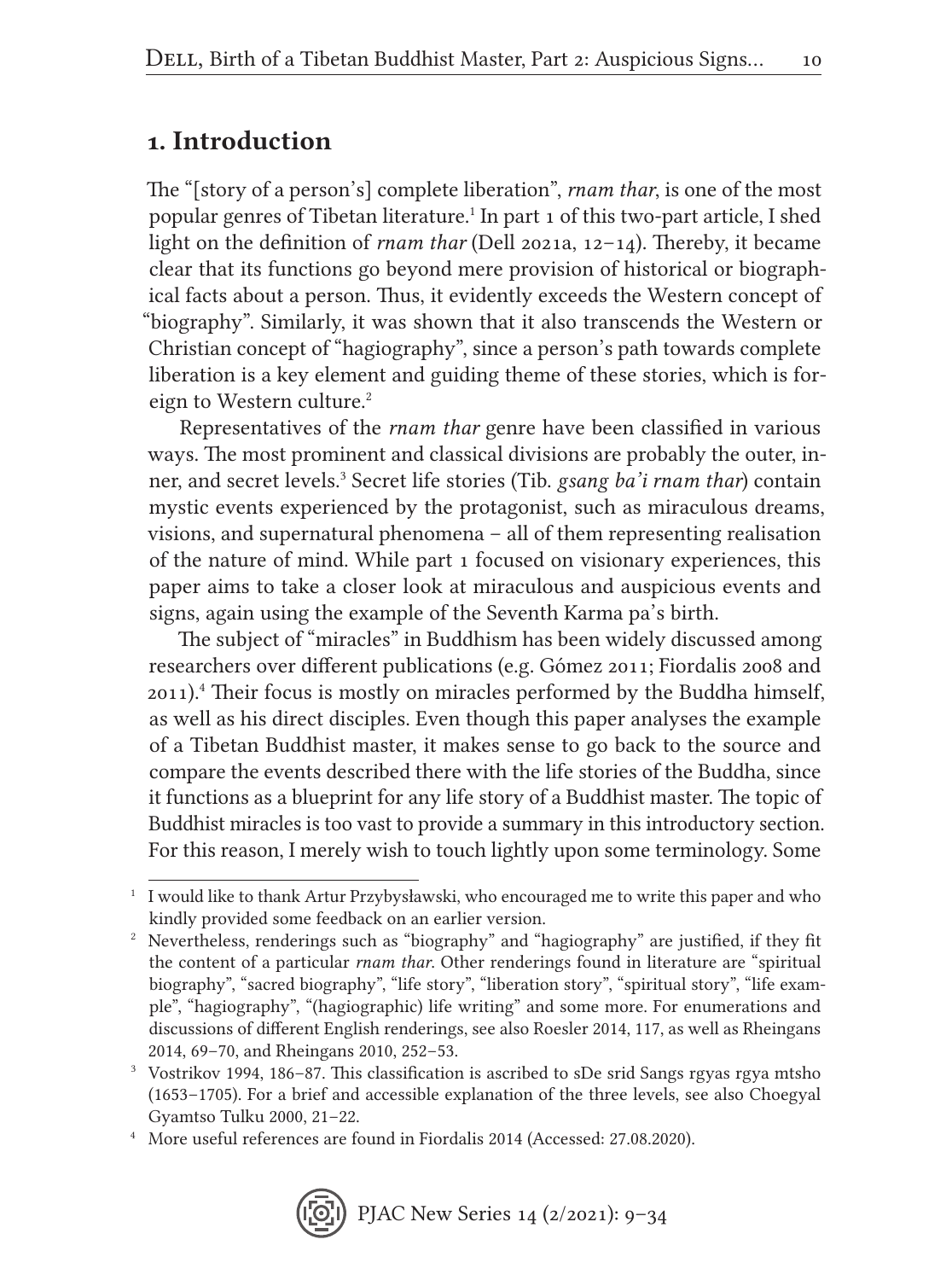scholars avoid the term "miracle", as some religious groups claim exclusive rights to it and it is closely linked to the idea of an almighty God, absent in Buddhism. Similarly, the related terms "thaumaturgy" and "magic" are considered to be somewhat problematic and esoteric.<sup>5</sup> For instance, Gómez uses the terms "wonder" and "wonder-working" instead (Gómez 2011, 513). Within the frame of this paper, I will not avoid the term "miracle", but use it rather interchangeably with the latter two terms following Kieschniks more pragmatic definition of it in the Buddhist context as "object of wonder" (Kieschnik 2004, 514).

Instead of arguing about the subtleties of English terms, it might be more illuminating to take a look at indigenous terms and concepts related to miracles. Interestingly, there is not one single Sanskrit term corresponding to our Western concept of "miracles" or "wonder-working", but a variety of terms covering different aspects of it. There is a set of extraordinary powers ascribed to the Buddha, as well as to bodhisattvas, which is referred to by the Sanskrit term *abhijñā* (Tib. *mngon shes*) and usually rendered in English as "higher knowledge" or "supernatural knowledge". These miraculous powers are said to be obtained as a by-product of meditation. Enumerations of them encompass six items, where the first five items are considered to be mundane achievements, gained through meditation, and the sixth item is reserved for a fully developed buddha, since it is attained based on the cultivation of insight into the nature of the mind (Buswell and Lopez 2014, 8–9):

- 1. "remembrance of past lives",
- 2. "telepathy",
- 3. "clairaudience",
- 4. "clairvoyance",
- 5. "telekinesis and various other 'supernatural' powers",
- 6. "knowledge of the true nature of reality".6

Even though the first five *abhijñā*s are considered to be a sign of spiritual progress, the Buddha warns not to use them, since they are a distraction from the path towards the sixth *abhijñā* (Kieschnik 2004, 543). Nevertheless, the Buddha demonstrates these powers repeatedly in his teachings. Especially, he frequently makes use of the ability to know others' previous lives in order to explain the concept of karma to them (Kieschnik 2004, 542).

<sup>5</sup> Gómez 2011, 513. For a more elaborate discussion of the different terms, see Fiordalis 2011, 381–83.

<sup>6</sup> Enumeration according to Fiordalis 2017 (Accessed: 27.08.2020).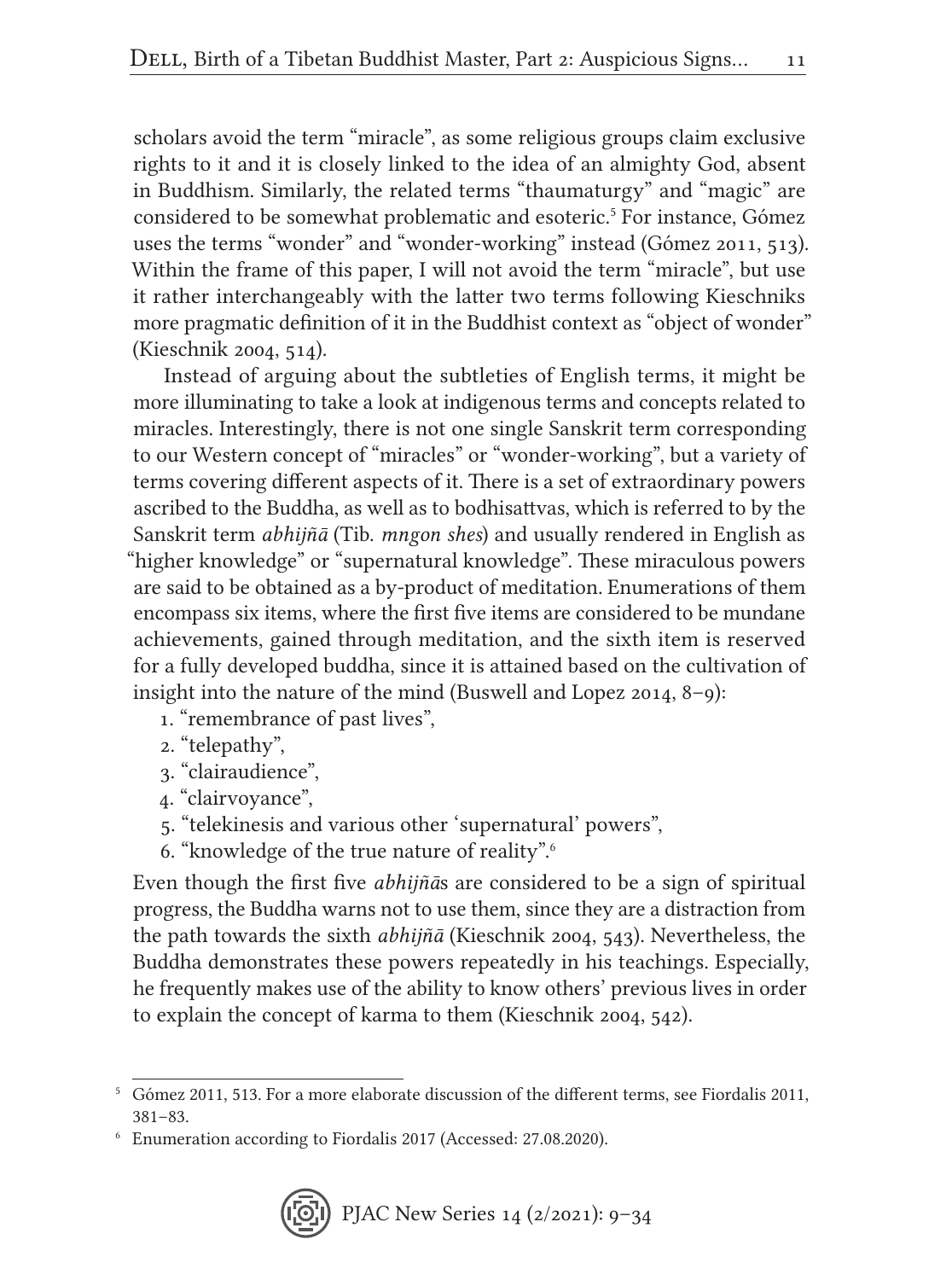Another Sanskrit term which covers some phenomena that one would usually categorise as miracles is *ṛddhi* (Tib. *rdzu 'phrul*). It "literally means 'success' or 'accomplishment', but it usually refers, in a technical sense, to a subset of powers contained within the overarching category of *abhijñā*, including flying through the air, passing through solid objects, walking on water, appearing in multiple places at the same time, visiting hells and heavenly realms, and so on".<sup>7</sup> There is another term, which is very similar, but which originates from the tantric context – *siddhi* (Tib. *dngos grub*). Literally, it also means "accomplishment" or "success". It refers to supernatural powers, which are said to be attained through tantric practice, such as the repetition of mantras or the practice on a meditational deity. There is a distinction between the ordinary or mundane *siddhis* and the supreme *siddhi* (Buswell and Lopez 2014, 817). The latter describes the attainment of a Buddha and therefore corresponds to the sixth item in the list of *abhijñās*. The ordinary *siddhis* "refer to various supernormal powers, such as the ability to fly, walk through walls, and find buried treasure" (Buswell and Lopez 2014, 732). Hence, the list of powers is similar to those associated with *ṛddhi*, but taken from a different context.

There are a number of other related terms also in one way or the other associated with supernatural powers or knowledge, such as *adhiṣṭhāna*, *vikurvaṇa*, and *vidyā*. <sup>8</sup> Without delving into detail here, they mostly overlap with the above terms and their discussion will not yield any additional insight in the context of this paper.<sup>9</sup> Another aspect, which can also be counted towards the category of miracles are miraculous or auspicious signs. There are different lists of signs found in the Buddha's life story, but also applied to later bodhisattvas or worldly rulers, such as the thirty-two marks of a great being (*mahāpuruṣalakṣaṇa*) (Buswell and Lopez 2014, 506) and the eighty minor marks (*anuvyañjana*) (Buswell and Lopez 2014, 55). I will come back to these lists in the analysis section of this paper.

As mentioned earlier, when analysing the life story of any Buddhist master, it is useful to keep the Buddha's life story in mind, since it functions as a blueprint for any later life story. Generally, parts of Buddha's life are described in different sutras. Since this paper sets out to analyse a part of the life story of a Tibetan Buddhist master, a Mahāyāna version of the Buddha's life story should be used as a reference, and since the focus is on the birth

<sup>7</sup> Fiordalis 2017. See also Buswell and Lopez 2014, 704.

<sup>8</sup> Fiordalis 2017.

<sup>9</sup> For some explanation on these three terms, see Fiordalis 2008, 25, 126, and 127.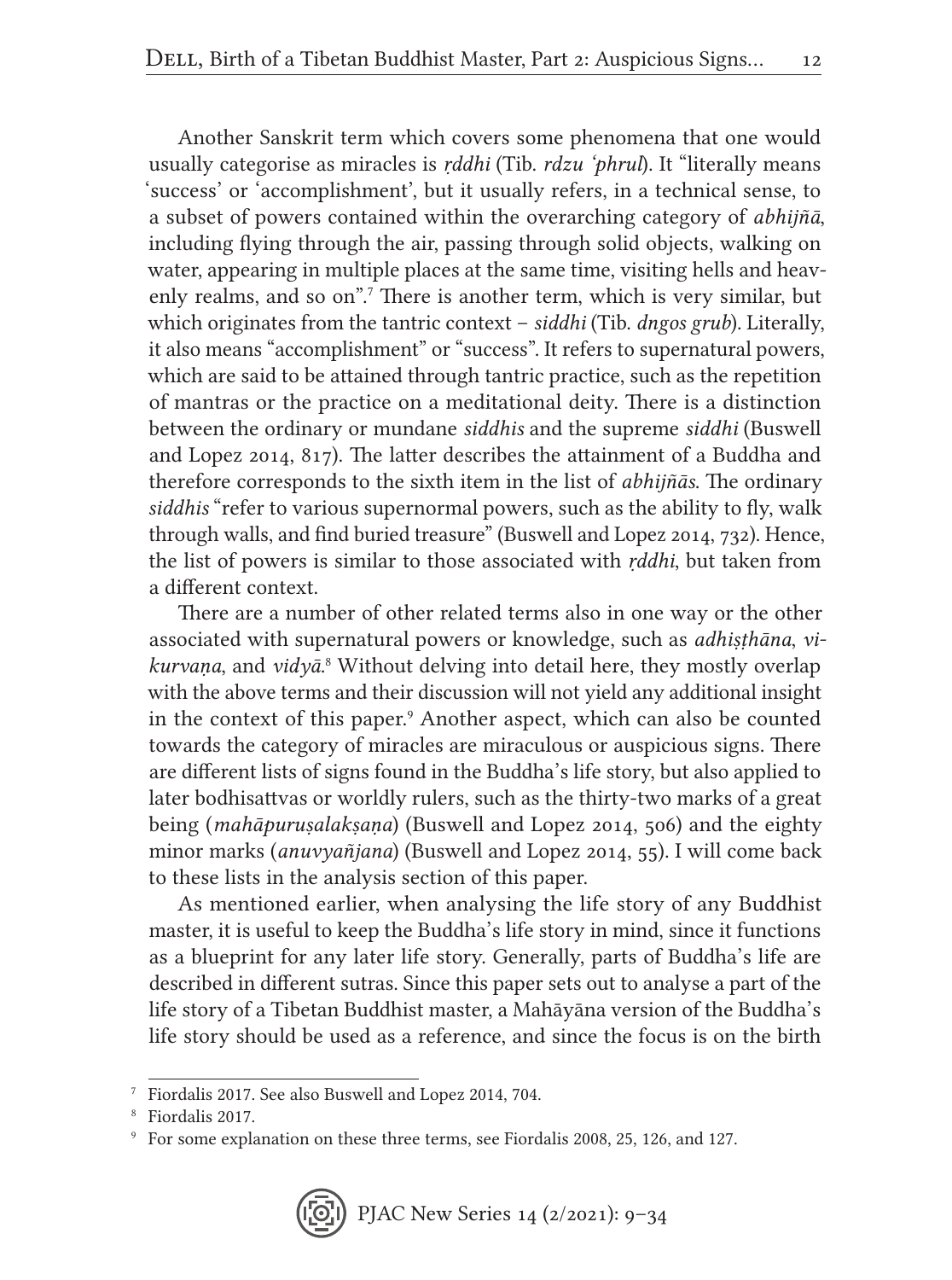story, the *Lalitavistara Sūtra* suggests itself for comparison.10 This sutra covers the period from the time where the Buddha enjoys a perfect life in the gods' realms by entering Queen Māyā's womb, his renouncement of the life in the palace, through to his awakening and first teaching of the Four Noble Truths near Vārāṇasī.11 The text is a compilation of various older sources, as it contains a mixture of verse and prose and repeats many sections again in different words and different level of detail. However, these sources have been elaborated and reinterpreted according to the Mahāyāna worldview, probably in the third century CE.12

From an etic perspective, an attempt has been made to remove all miracles from the Buddha's and others' life stories or to reinterpret them as "rhetorical tools for explaining Buddhist doctrines" (Kieschnik 2004, 542) in order to make these accounts more credible. However, seen from the emic perspective, the perspective of the tradition itself, it must be said that most Buddhists at all social levels take these miracles literally. For them they show the Buddha's special attainments and are rather common sense (Kieschnik 2004, 542). Ray argues in the same direction when it comes to Tibetan *rnam thar*s. For him miracles are an integral part of those accounts, since it is an "accurate representation of how life was experienced in Tibet, up to the Chinese invasion of the 1950s" on all levels of society.13

In the introduction to the translation of the *Lalitavistara Sūtra*, it is stated:

[The] events in the Bodhisattva's life are not ordinary karmic activity that unfold based on the mechanisms of a conceptual mind, but rather the playful manner in which the nonconceptual wisdom of a tenth-level bodhisattva unfolds as an expression of his awakened insight. In this manner of storytelling, the reader is invited into the worldview of a timeless and limitless universe as perceived by the adepts of the Mahāyāna.<sup>14</sup>

<sup>14</sup> Dharmachakra Translation Committee 2013, paragraph i.14.



<sup>&</sup>lt;sup>10</sup> Dharmachakra Translation Committee 2013. There is another English translation of this sutra (Bays 1983), which was made in 1983 from a French translation dating back to 1882. The latest translation by the Dharmachakra Translation Committee for the 84000 project takes this earlier translation by Bays and other extant partial translations into account, as well as the Sanskrit and Tibetan manuscripts. Therefore, I consider it an improved translation of the *Lalitavistara Sūtra* and will only use this in the analysis section of the paper.

<sup>&</sup>lt;sup>11</sup> Dharmachakra Translation Committee 2013, paragraphs i.3-i.10.

 $12$  Ibid., paragraphs i.16–i.17.

<sup>13</sup> Ray 1980, 11. For a more extensive explanation on the element of magic in *rnam thar*s, see Ray 1980, 10–18. He also presents a classification of different kinds of miracles that differs a bit from the one presented here.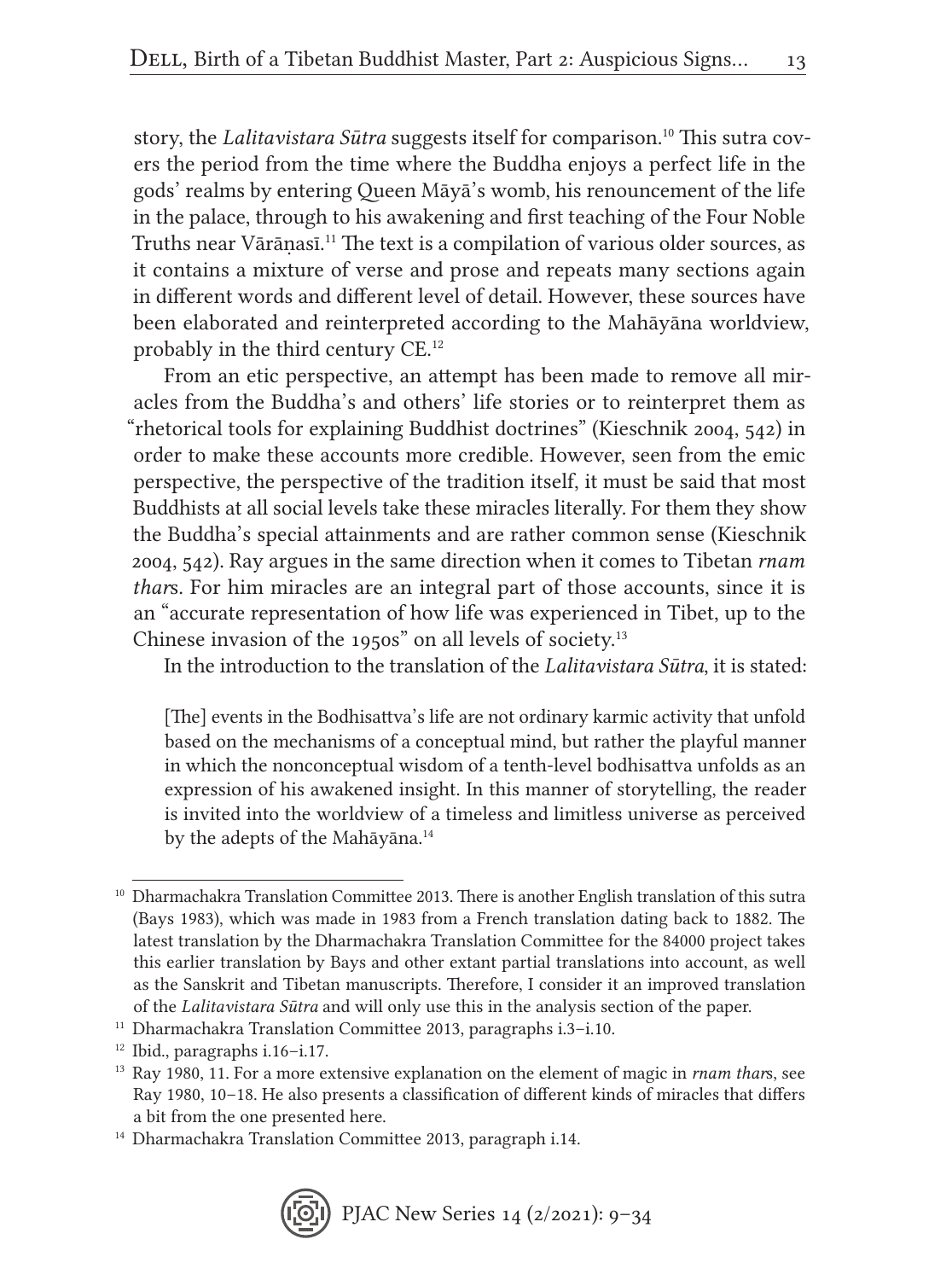This pattern or viewpoint might not only apply to the Buddha's life story as described in the *Lalitavistara Sūtra*, but also to some *rnam thar*s presenting the life of Tibetan Buddhist masters, among them that of the Seventh Karma pa. In the context of Vajrayāna, guru devotion or identification with the teacher is one of the key characteristics, which also expresses itself in the practice of guru yoga, the meditation on the teacher.15 In this sense, *rnam thar*s can serve as a support to inspire the practitioner and to see one's own lama as a Buddha, especially, if the life story is about a master, who stands in a lineage of successive incarnations.16 In this case, the practitioner might attribute the attainments told in a *rnam thar* of a past incarnation to the current incarnation, his own teacher, which increases the ability to see one's teacher as a Buddha. Therefore, it makes sense to compose such life stories so that they show how life is experienced by the protagonist himself being a bodhisattva of a high level. This includes miracles, visionary experiences and auspicious signs as quite normal events from an emic perspective. Even though supernatural powers are usually considered a side product of progress on the spiritual path – subordinate to the actual goal of enlightenment, and not a goal in themselves – they still serve as a means of inspiration to the audience of *rnam thar*s, the practitioner who aspires after the given example.

The following section provides an annotated translation of a short paragraph of the Seventh Karma pa's life story, which exhibits auspicious signs and miraculous events of the kind mentioned above related to his birth. Subsequently, this text is analysed with regards to its meaning.

<sup>&</sup>lt;sup>15</sup> For further elaborations on the role of the lama and the devotion to him, see Willis 1995, 16–18. For the relationship between teacher and disciple in Tibetan Buddhism, see also Verhufen 1992, 43ff.

<sup>&</sup>lt;sup>16</sup> The question of what really continues in the new body is an interesting one. According to Greek philosophy *metempsychosis* is the transmigration of the very same subject. This view is not shared in Buddhist philosophy, since – despite the continuation of successive lives – the identity of the samsaric subject is considered an illusion. From selfless phenomena, there arise selfless phenomena – as the Indian Mahāyāna Buddhist philosopher Nāgārjuna would put it. Ketcham (2020) discusses the problem of continuity and rebirth in Buddhism in a very short paper. In this context, the question of the identity of a tulku (Tib. *sprul sku*) is even more complicated, but a discussion – though very interesting – clearly exceeds the scope of this paper.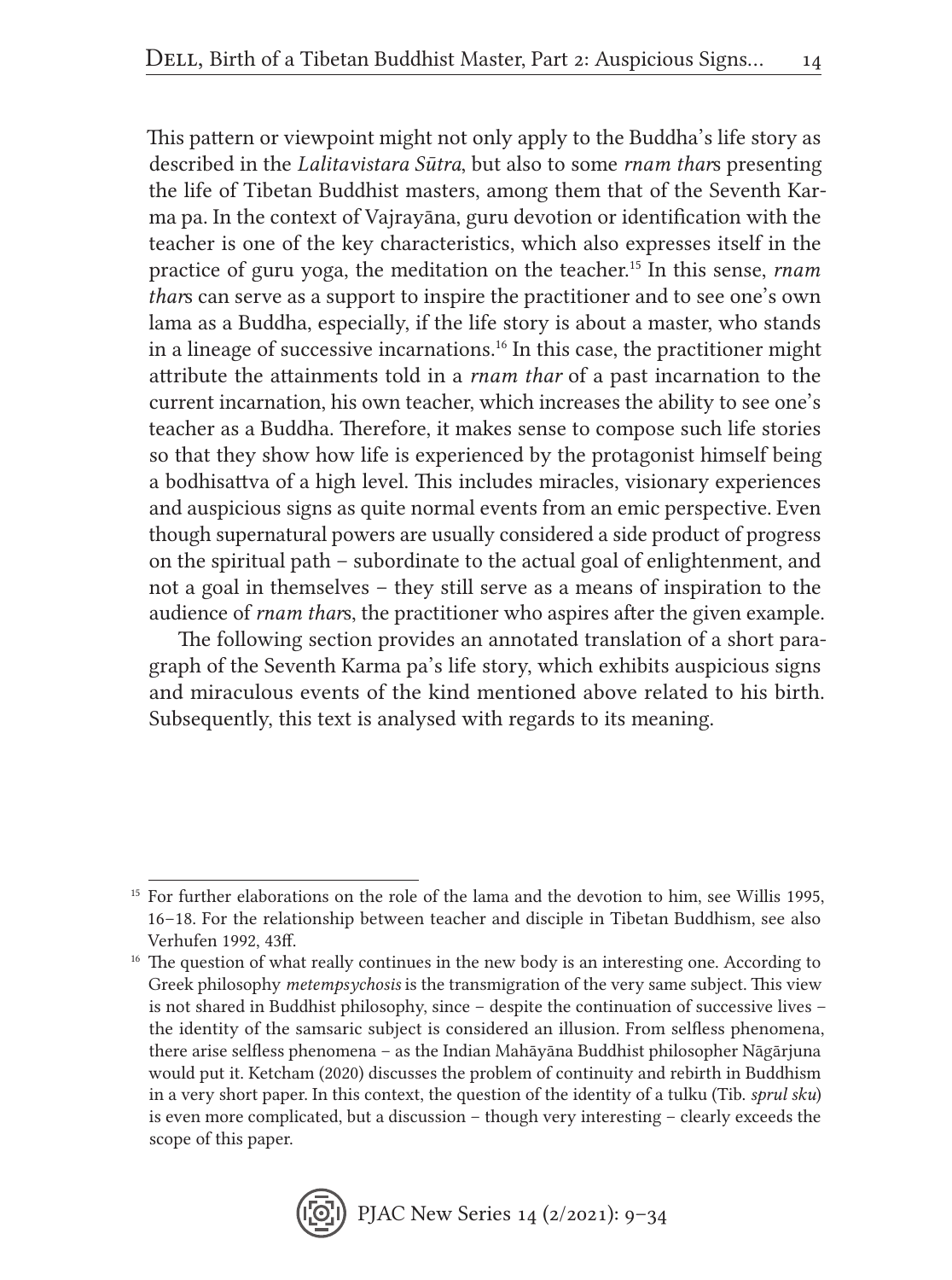### 2. Translation

### 2.1. Introduction to the translation

The Seventh Karma pa's life story in the *mKhas pa'i dga' ston* starts with his *bar do'i rnam thar* – his account of the intermediate state between his sixth and seventh incarnation. It is followed by a section, which mainly contains prophesies, visions, dreams and miraculous events that happened prior to the birth of the Seventh Karma pa. Next, his birthplace is described based on principles of Tibetan Geomancy (*sa dpyad*).17 The subsequent section is to be translated here. It mainly contains auspicious signs and events associated to the birth of the Seventh Karma pa. For easier reference, I inserted the page numbers of the three texts used for the edition into the translation – those from the original block print  $(A)$ ,<sup>18</sup> those from one of the book versions  $(B)$ <sup>19</sup> and those from Chandra's handwritten edition (C).<sup>20</sup> For an overview of all texts used, see the introduction to the edition in the appendix.

#### 2.2. Annotated translation $21$

There, $22$  on the morning when the moon took its course<sup>23</sup> into the constellation of Maghā,<sup>24</sup> at the full moon day of the first Tibetan lunar month in the male wood-dog year (1454), [also] known as dNgos po [year],<sup>25</sup> [there] appeared a pattern of a five-coloured rainbow in the completely clear sky for a short while and a rain of flowers fell down like snow.

<sup>25</sup> According to Duff 2009, *dngos po* is a "[t]ranslation epithet of the Sanskrit 'bhāva' and an epithet of *shing pho khyi lo*, the male wood dog year.



<sup>&</sup>lt;sup>17</sup> For a translation and discussion of these three sections, see Dell 2020, 2021a, and 2021b.

 $18$  dPa' bo gtsug lag 'phreng ba 1980, vol. 2, 189.

 $19$  dPa' bo gtsug lag 'phreng ba 1986, vol. 2, 1036–37.

 $20$  dPa' bo gtsug lag 'phreng ba 1959–1965, vol. 2, 540.

<sup>&</sup>lt;sup>21</sup> I would like to thank Āchārya Choying Tendar for explaining to me various terms and phrases in the Tibetan text, which at first sight had seemed obscure to me.

 $22$   $\mathrm{m}$  There" refers to the future birthplace described in the section preceding this paragraph.

<sup>23</sup> Tib. *longs spyod pa*.

<sup>24</sup> Tib. *skar ma mchu*. The term *skar ma* means "star" or in this case "constellation" where *mchu* is one of 28 constellations according to the ancient Indian traditions. It is called Maghā in Sanskrit and Regulus in Latin. For further information and a list of these constellations, see Duff 2009, *rgyu skar nyi shu rtsa brgyad* ("the 28 constellations").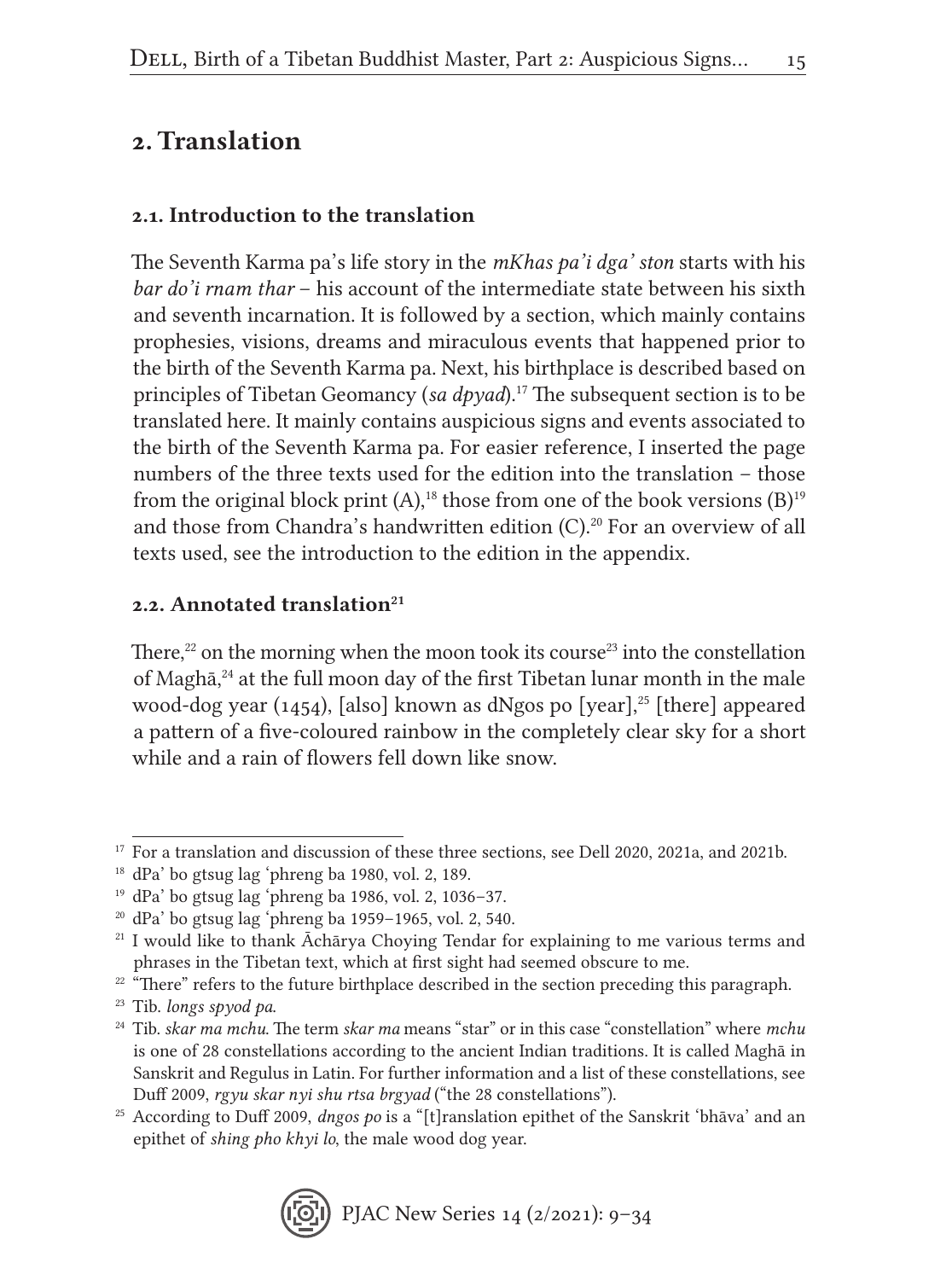When [something, of which it] was unclear what it was,<sup>26</sup> resounded again and again like the sound of thunder, [the Karma pa] was born to [his] mother without pain.

Immediately, [he] said "A la la!" and laughed.

On [his] body six self-arisen [signs] were clearly visible: many types of flowers on the body, an image of Vajradhāra on the crown of [his] head, the letter "a" shaped by the veins at the heart chakra, a *dharmodaya*<sup>27</sup> and a wheel<sup>28</sup> at [his] secret place,<sup>29</sup> and wheels at [his] feet.

*[B, p. 1037]* Urine flowed down as milk and everything was pervaded by fragrances of fine smells.

Even [his] parents bowed down out of devotion and immediately [his] father gave [him] the name Mi pham mGon  $po<sup>30</sup>$  for the sake of supplication and [his] mother gave [him] the name mTsho skyes rDo rje $31$  for the sake of a stable life-span.

Among the many utterings [of the child] that came up within [the first] week, [his] father heard [him] say many mantras, [his] mother heard [him] say vowels, and other [people] heard [him] say the *maṇi* [mantra].

### 3. Analysis

Having presented an annotated translation in the previous section, I would like to supplement it with further analysis of the text in this section. The content of the paragraphs is summarised and the major events and signs are analysed by explaining them against the background of other research or

<sup>26</sup> Tib. *gar yod mi mngon pa*.

<sup>27</sup> Tib. *chos 'byung*, Skt. *dharmodaya*, lit. "source of dharmas/ [all] phenomena". "Secret mantra terminology. The name of a particular part of the iconography of certain deities. It represents the source from which all dharmas arise" (Duff 2009, *chos 'byung*). It consists of two triangles that are combined to form a star shape similar to the "Star of David".

<sup>28</sup> Tib. *'khor lo*, Skt. *cakra*, lit. "wheel". The term has many connotations. Refer to the discussion in the analysis section.

<sup>29</sup> Tib. *gsang gnas*, lit. "secret place". This tem denotes the area of the genitals, as well as the lowest of the five *cakra*s (energy centres of the subtle body), which is considered to be at this level of the body (Duff 2009, *gsang gnas*).

<sup>30</sup> Lit. "The Invincible Guardian", Skt. Ajitanātha, an epithet of Byams pa, Maitreya (Duff 2009, *mi pham mgon po*).

<sup>31</sup> Lit. "Lake-born Vajra", one of the eight manifestations of Guru Rinpoche (Duff 2009, *mtsho skyes rdo rje*).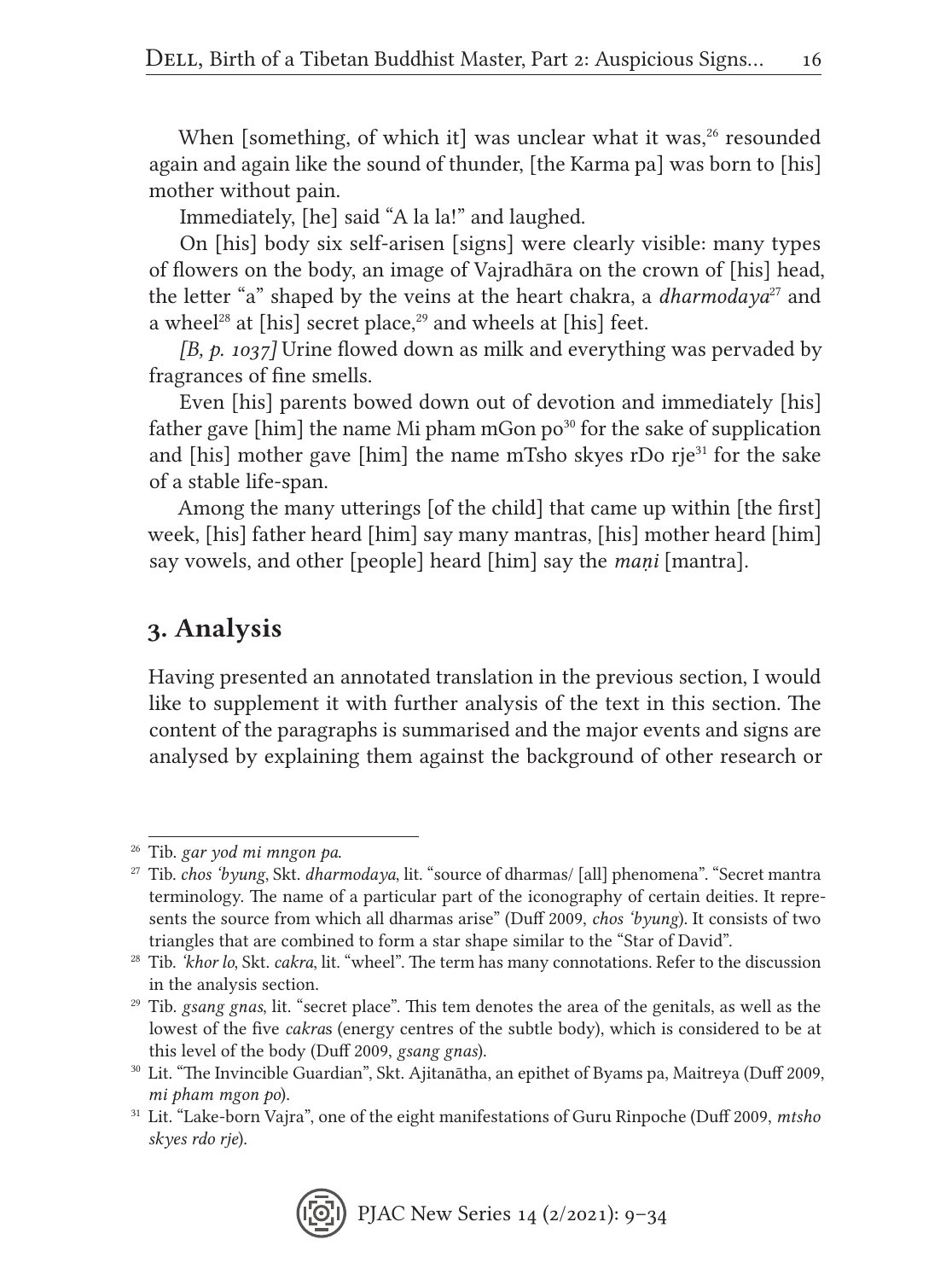tradition or by relating them to other sources. Finally, possible functions of certain paragraphs are discussed.

Despite being rather short, this paragraph touches many aspects, which are to be analysed here:

- The day and time of his birth, the appearance of an auspicious star
- Outer signs connected to the birth: picture of five rainbow colours in the completely clear sky and rain of flowers; repeated sound like thunder
- Born to his mother without pain
- Immediately, he says "A la la!" and laughs
- Six self-arisen signs on his body: flowers on the body, an image of Vajradhāra on the crown of his head, the letter "a" shaped by the veins at the heart chakra, a dharmodaya and a wheel at his secret place, and wheels at his feet
- Urine flows down as milk and everything is pervaded by fine smells
- His parents bow down to him and give names to him for the sake of supplication and a stable life-span
- Utterings within the first week: many mantras (heard by the father), vowels (heard by the mother), the *maṇi* mantra (heard by other people)

The paragraph to be analysed starts with the mention of the constellation at the time of the Seventh Karma pa's birth. Tibetan tradition divides the night sky into 27 or 28 lunar mansions (Tib. *rgyu skar*). This is due to the fact that the moon completes one revolution around Earth in slightly more than 27 days. The system of 28 lunar mansions is especially used in Sino-Tibetan divination calculations (Tib. *nag rtsis*). This is closely related to the system of Tibetan geomancy (Tib. *sa dpyad*), which plays a role in the preceding section with respect to the description of the Seventh Karma pa's birthplace. Each lunar mansion corresponds to a certain constellation. The constellation mentioned here is called *mchu* and consists of six main stars having the shape of a river. Each lunar mansion is identified with a certain deity.<sup>32</sup> The mention of an auspicious star at birth is precedented in other biographies of Tibetan Buddhist masters and underscores the extraordinariness of the master (Young 1999, 80).

<sup>32</sup> For a list of constellations and some information, see Duff 2009, *rgyu skar nyi shu rtsa*. For the main Tibetan source about this topic, see the  $33<sup>rd</sup>$  chapter of Sans rgyas rgya mtsho 1972, 415–505. Images of the deities attributed to the lunar mansions are found on pages 437to 455 of this work. For a short summary based on academic sources, see also Wikipedia contributors, *Tibetische Mondhäuser* (Accessed: 07.08.2020).

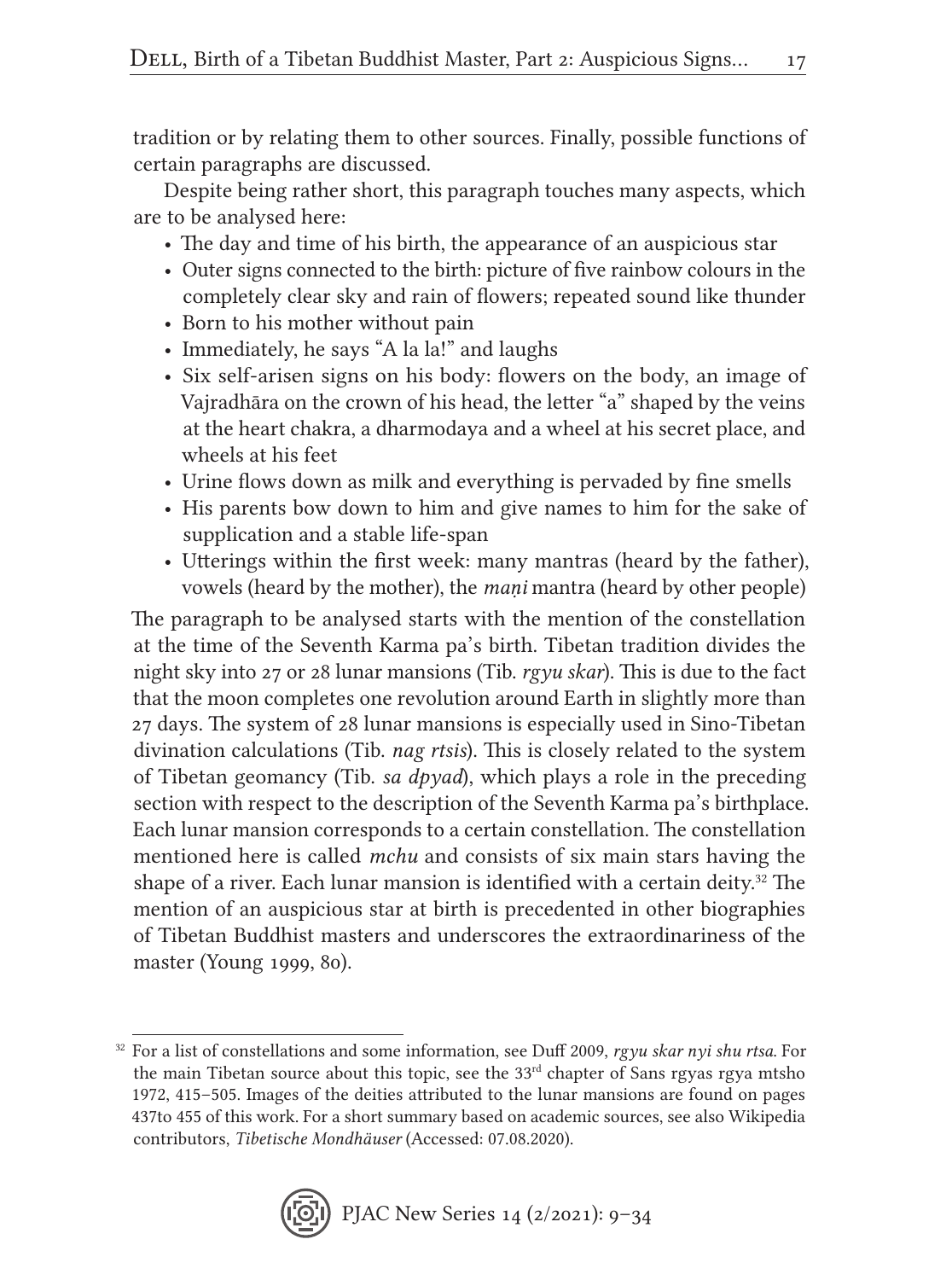The sentence continues with a description of miraculous events accompanying or preceding the Seventh Karma pa's birth: "a five-coloured rainbow [appeared] in the completely clear sky for a short while and a rain of flowers fell down like snow". First of all, the "completely clear sky" (Tib. *nam mkha' yongs su dwangs pa*) is an illustration of the Buddha's mind, which is unobscured. In this image, clouds, which come and go, correspond to the "transitory thoughts or delusions which appear to obscure the mind's true nature, yet the nature of the sky remains unchanged. Like the mirror, which is always unaffected by the appearances which arise in it, the sky is clear, transparent, infinite, and immaculate" (Beer 1999, 31).

Rainbows are auspicious signs par excellence. They often accompany the birth or demise of a great master or other important events in their lives. They are "eternity's expression of momentary delight" (Beer 1999, 31). The five-colour scheme mentioned here is one way of depicting a rainbow in Buddhist art. The colours used in this sequence are red, orange, yellow, green, and blue.<sup>33</sup> Here, this most likely points out that the rainbow is clearly visible and complete, and thus perfect. Sometimes, the five rainbow colours are also enumerated as "white, yellow, red, green, and blue, which correspond to the five elements and the Five Buddhas, or the particular Buddha Family" (Beer 2003, 55). In this way, the five-coloured rainbow can also be a sign that the Seventh Karma pa has been empowered by the five buddhas to execute their activity in the world. This might be an over-interpretation, but indeed, at the beginning of the life story, during his account of the intermediate state, he meets those five buddhas, who ask him to work for the benefit of sentient beings.<sup>34</sup>

The rain of flowers is mentioned in Buddha's life story as one of the signs accompanying his birth.<sup>35</sup> There, it is explicitly stated that this rain of flowers is strewn by the gods.36 Before entering the mother's womb, the Buddha dwelled in Tuṣita heaven, one of the gods' realms. When he is born into the human realm, the gods welcome him in this way. He is such an extraordinary being that even the gods are aware of him, venerate him or support him. However, it is also a religious rhetoric showing the Buddha's superiority with respect to the Indian gods. In the context of the Seventh

<sup>&</sup>lt;sup>33</sup> Alternatively, also three-colour and six-colour schemes are in use (Beer 1999, 32).

<sup>34</sup> Dell 2020, 49–51. For more information on the five buddhas or buddha families, see Beer 1999, 91–93.

<sup>35</sup> Dharmachakra Translation Committee 2013, paragraphs 7.21, 7.33, 7.37, 7.59, 7.150.

<sup>36</sup> Ibid., paragraphs 7.59, 7.150.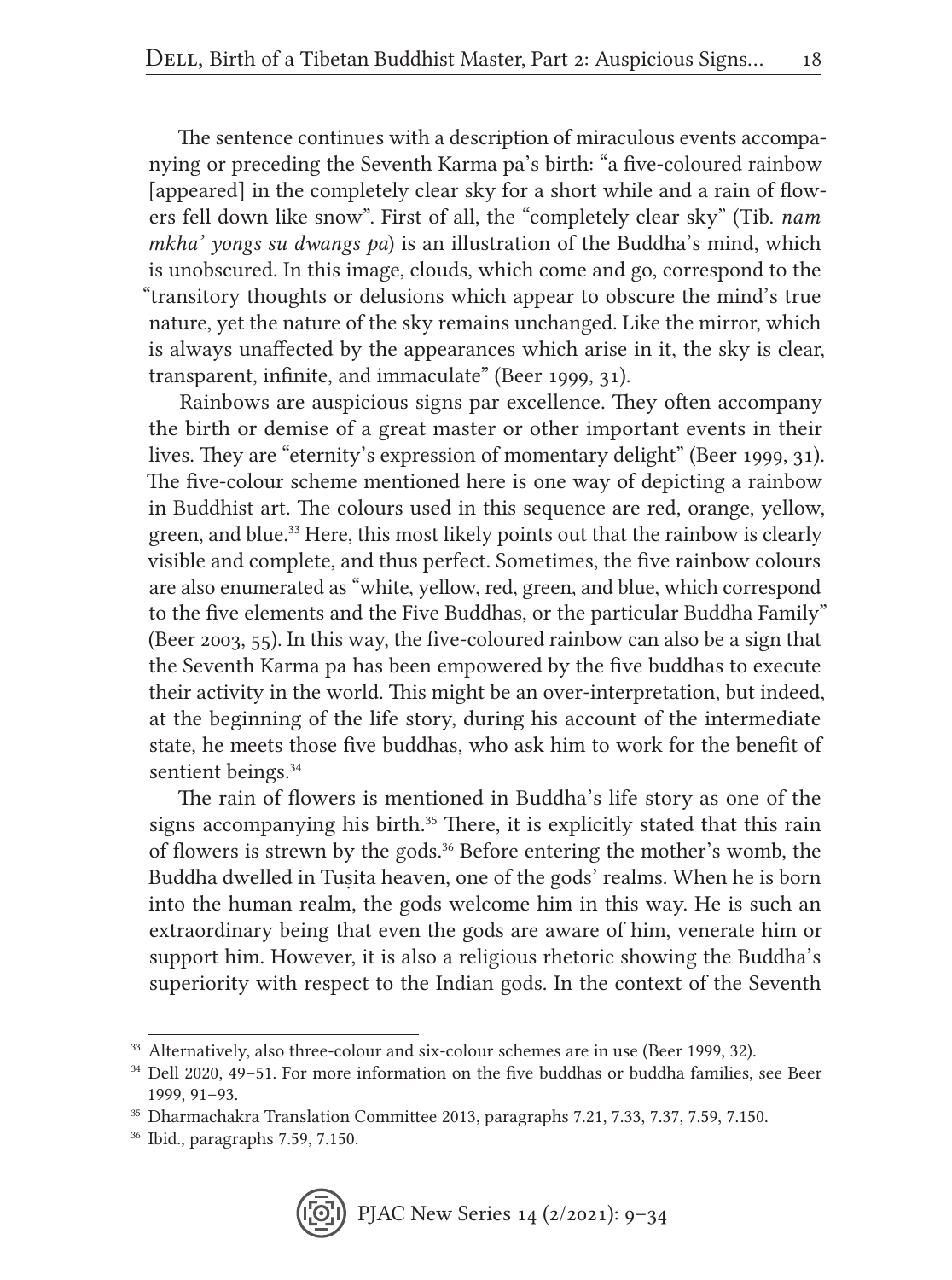Karma pa, the flower rain at his birth puts him in a similar position. In his account of the intermediate state, he meets the future buddha, Maitreya, who is to become the fifth buddha of the current eon, in Tusita heaven (Dell 2020, 50). It is said that the Karma pa will become the sixth buddha of this eon, Siṃha, and every buddha trains with his predecessor in Tuṣita – which in Karma pa's case would be Maitreya.<sup>37</sup> Hence, the Karma pa and Buddha  $\hat{S}$ ākyamuni eventually are considered to play in the same league.<sup>38</sup>

The sound of thunder, mentioned in the next sentence, is again an allusion to the Buddha's life story.<sup>39</sup> There, it happens at his birth, enlightenment and death and is mentioned together with trembling of the earth (Kieschnik 2004, 542). Hence, it marks the different stages in the life of a great being as having a significant impact on the world. The sentence goes on to say that the Karma pa was born without causing pain to his mother. This is also found in the Buddha's life story, where the Buddha is said to have "emerged from his mother's right side",<sup>40</sup> which afterwards "was not torn or damaged but had returned to its usual state.<sup>"41</sup> It is explained that in this way, "he was unstained by any impurities of the womb", but also that due to his compassion as a bodhisattva, he is born in this way.<sup>42</sup> Hence, it points out to his purity and thus his extraordinariness, as well as his compassion by not wanting to harm his mother. This applies to both, the Buddha and the Karma pa.

Immediately after his birth, the Buddha took seven steps towards each of the cardinal directions, as well as uphill and downhill. In each of these six directions he uttered a sentence, such as "I will be supreme among all sentient beings."43 It is explained that this happened due to his karma from his previous lives and that at that time he had already realised the *dharmakāya*. 44 As for the Seventh Karma pa, he did not follow those seven steps, nor did he utter full sentences, but he said "A la la", which is an expression of joy,

<sup>44</sup> Ibid., paragraphs 7.32 and 7.36.



<sup>37</sup> Jamgön Kongtrul Lodrö Tayé 2010, 349: "The future sixth buddha, Lion's Roar, in the guise of a bodhisattva, appears as the Karmapas."

<sup>38</sup> Also the birth of the Seventh Karma pa's successor, the Eighth Karma pa, Mi bskyod rdo rje (1507–1554), is described with similar auspicious or miraculous signs such as rainbows and rains of flowers (Verhufen 1992, 78–79). For more information on the Eight Karma pa in general, see also Rheingans 2017.

<sup>39</sup> Dharmachakra Translation Committee 2013, paragraph 7.33.

<sup>40</sup> Ibid., paragraph 7.27, see also paragraphs 7.39, 7.54, and 7.73.

<sup>41</sup> Ibid., paragraph 7.73.

<sup>42</sup> Ibid., paragraphs 7.27 and 7.39.

<sup>43</sup> Ibid., paragraph 7.31, see also paragraphs 7.36, 7.56, and 7.59–7.63.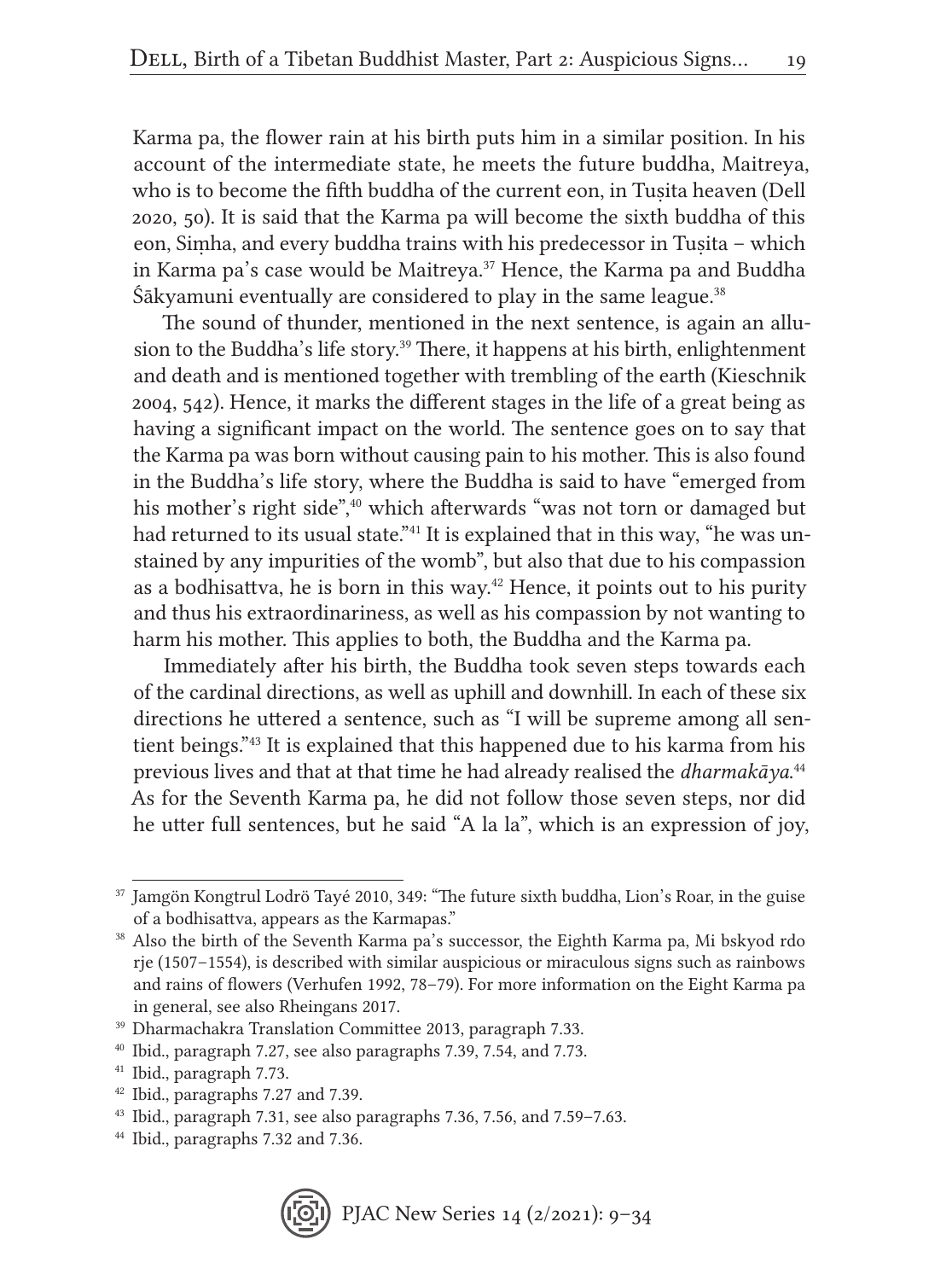and laughed. Albeit less impressive as the Buddha's story, this is still quite unusual and certainly highlights the realisation of the Karma pa.

Next, it is mentioned that on the Karma pa's body six self-arisen signs were visible: "many types of flowers on the body, an image of Vajradhāra on the crown of [his] head, the letter 'a' shaped by the veins at the heart chakra, a *dharmodaya* and a wheel at [his] secret place, and wheels at [his] feet." If one seeks to compare those signs with the Buddha's life story, the thirty-two marks of a great being (Skt. *mahāpuruṣalakṣaṇa*) suggest themselves, as well as the eighty minor marks.<sup>45</sup> A great being bearing these marks is said to be either a buddha or a *cakravartin*, a universal ruler and Dharma king.46 Comparing the list of these marks with the signs attributed to the newborn Karma pa, there is only one match in the list of the thirty-two marks. About the Buddha it is said, "on the palms of his long-fingered hands and on the soles of his long-toed feet, there are beautiful thousand-spoked wheels with both center and rim."47 In case of the Karma pa, wheels are at his feet and his secret place. With the list of the eighty minor marks there is even a negative match. There, it is said that the Buddha's "veins are not visible,"<sup>48</sup> whereas the Karma pa bears "the letter 'a' shaped by the veins at the heart chakra". But, of course, here the focus lies on the letter 'a' (as a Tibetan letter), rather than on the idea that visible veins do not satisfy a certain ideal of beauty.

Examining the Karma pa's physical signs one by one, first there are the many types of flowers on his body. Flowers are widely used in Tibetan art. They are a "universal symbol of love, compassion and beauty" (Beer 1999, 41). As previously seen in context of the flower rain, they are often related to gods, deities or paradise realms. Many buddhas and bodhisattvas are depicted with a flower as an attribute, especially the lotus flower. Besides, they usually dwell on a lotus flower as their seat or throne (Beer 1999, 38). As the lotus grows from the mire, but is unstained by it, it is the symbol of absolute purity. Likewise, the buddhas and bodhisattvas manifest in the cyclic existence, but are free from obscurations (Beer 1999, 37). "The lotus […] is one of the most common sacred symbols in Tibetan art [… and …] a symbol of purity, perfection, compassion, and renunciation" (Beer 1999, 37). Hence, the appearance of flowers on the Karma pa's body potentially bears all the

<sup>45</sup> Ibid, paragraphs 7.90,–7.91, 7.94–7.95, 7.98–7.103, and 7.128.

<sup>46</sup> Ibid., paragraphs 7.94–7.95.

<sup>47</sup> Ibid., paragraph 7.99, item 31.

<sup>48</sup> Ibid., paragraph 7.100, item 7.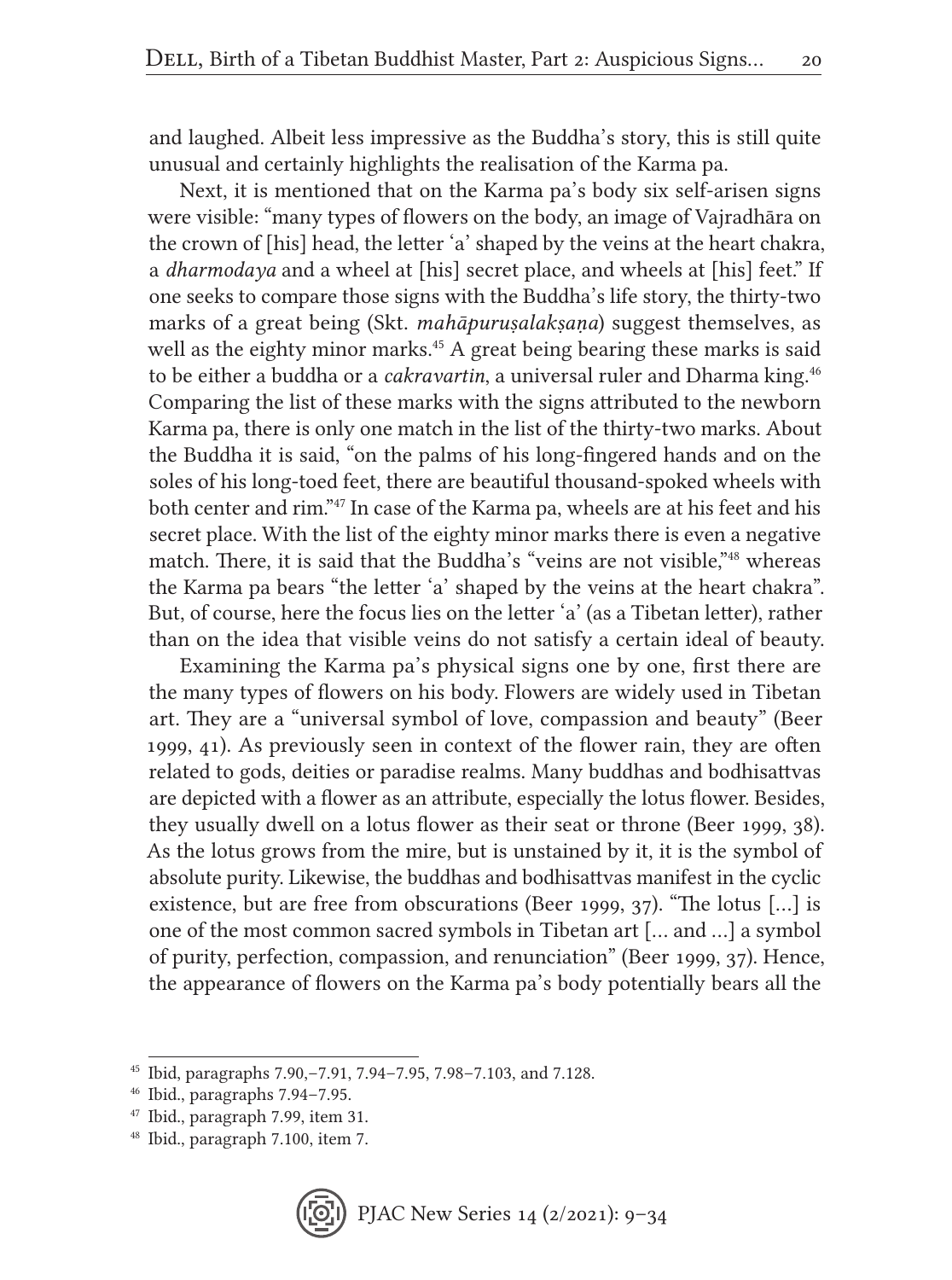meanings attributed to flowers in general and to lotus flowers in particular: love, compassion, beauty, purity, perfection and renunciation.

The second mark mentioned is "an image of Vajradhāra on the crown of [his] head". Vajradhāra (Tib. *rdo rje 'chang*) is the primordial buddha (Skt. *ādibuddha*) of the three new (Tib. *gsar ma*) sects of Tibetan Buddhism, to which also Karma pa's school, the bKa' brgyud sect, belongs. Buddha Śākyamuni is said to have given his Vajrayana teachings in the form of Vajradhāra, who is considered as an expression of his mind, the *dharmakāya*. Hence, in turn, it means that the students, who received those teachings and perceived him in this form, were so highly realised that they looked directly into the mind of the Buddha. Moreover, Vajradhāra "is the chief buddha for the Mahāmudrā traditions", as he is said to have revealed those teachings to Tilopa, who passed them on to Nāropa (Buswell and Lopez 2014, 954). Via Mar pa and Mi la ras pa the transmission finally reached the Karma pas. Mahāmudrā (Tib. *phyag rgya chen po*, "great seal") "is particularly associated with the bKa' brgyud sect", where "it is regarded as the crowning experience of Buddhist practice" (Buswell and Lopez 2014, 500). The location of the image of Vajradhāra – on the crown of his head – also bears significant meaning. Buddhism works with an energy system in the body, which consists of up to 72,000 "channels" (Skt. *nādī*, Tib. *rtsa*) depending on the specific system which is used. These channels conduct the "winds" (Skt. *prāṇa*, Tib. *rlung*), on which the "drops" (Skt. *bindu*, Tib. *thig le*), which are associated with consciousness, can move. Besides, all channels are connected to the central channel, which "runs from the base of the spine to the crown of the head" (Buswell and Lopez 2014, 560). There are also a left and a right channel, which are in parallel, but also wrapped around the central channel at certain points. These points are the chakras (lit. "wheels", Skt. *cakra*, Tib. *rtsa 'khor* or *'khor lo*), which are networks of smaller channels radiating throughout the body. The number of chakras varies between different systems.<sup>49</sup> For instance, the Hevajra Tantra states four or five of them, while the later Kālacakra Tantra works with six chakras. The chakras are often depicted as lotus flowers with different numbers of petals for different chakras. Hence, the flowers on the Karma pa's body, the first sign, could also be related to his chakras. The chakras present in all systems are crown, throat and heart chakra, which are related to body, speech and mind, respectively. The crown chakra on the crown of the head is called *mahāsukha* (Tib. *bde chen*, "great bliss") (Samuel 2013, 40–41).

<sup>49</sup> Buswell and Lopez 2014, 560. For a more detailed presentation of the system of channels, winds, drops and chakras, see also Beer 1999, 135–48.

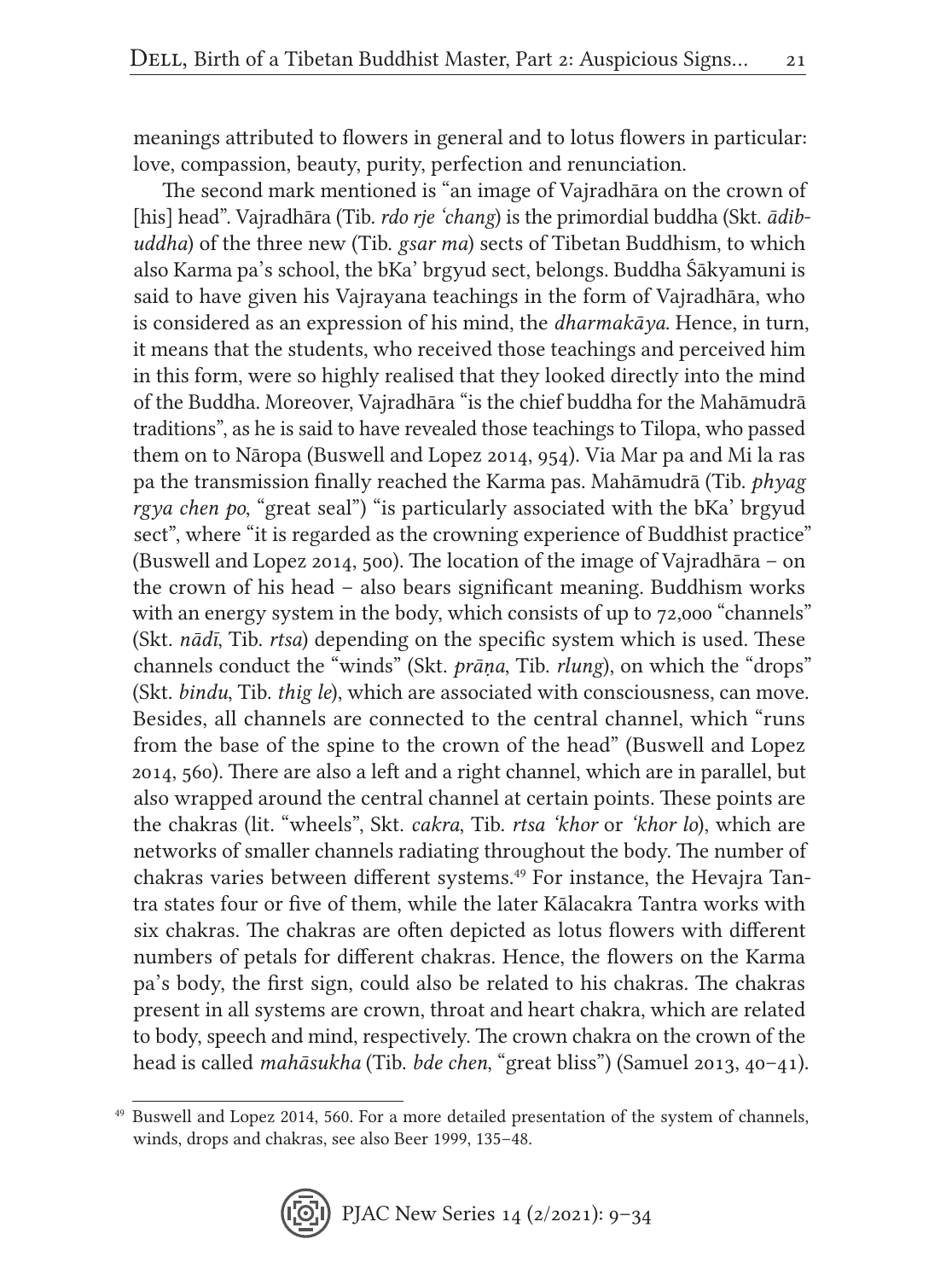Much tantric practice is concerned about moving the winds into the central channel and have them flow smoothly through the chakras. The special bliss consciousness, which is generated through this practice, is also referred to as *mahāsukha* (Buswell and Lopez 2014, 510 and 560). An important practice, where the place at the crown of the head plays an eminent role, is *'pho ba* ("transferring consciousness"). In this practice one learns to "eject one's consciousness from one's body (through the aperture at the top of the skull) at the moment of death and send it into a pure realm, with Sukhāvatī [(Tib. *bde ba can*, lit. "having bliss")] of the buddha Amitābha [(Tib. *'od dpag med*, lit. "measureless light")] generally the preferred destination" (Buswell and Lopez 2014, 641–42). It is practised in all traditions of Tibetan Buddhism, but is particularly associated with the bKa' brgyud tradition and is one of the socalled "six yogas of Nāropa" (Buswell and Lopez 2014, 576 and 642). Hence, this particular spot on the crown of the head, where the central channel ends, is very much related to pure realms. At the beginning of the Seventh Karma pa's life story, when he recounts his experiences in the intermediate state between two lives, he travels to different pure realms and meets different buddhas and bodhisattvas there, among them also Vajradhāra, who tells him the names of his parents (Dell 2020, 49). Thus, the image of Vajradhāra on the crown of his head can be associated with this. The Karma pa meets Vajradhāra, the primordial buddha of the bKa' brgyud tradition and founder of the Mahāmudrā transmission lineage, in the pure realms, where he directs him to this future parents. At his birth, he exhibits Vajradhāra's image at the spot of his body, which is most associated with the pure realms, from where he has just arrived. It suggests that he is always connected with Vajradhāra through the crown chakra aperture.

The third mark on the Karma pa's body is "the letter 'a' shaped by the veins at the heart chakra". The letter "a" functions as a seed syllable (Skt. *bīja*, Tib. *sa bon*). Seed syllables are attributed to different buddhas and sometimes also to different chakras, for instance, "oṃ" to the crown chakra, "āḥ" to the throat chakra, and "hūṃ" to the heart chakra. They are considered to contain the essence of their related mantra and are often used in tantric visualisation practises (Buswell and Lopez 2014, 119). Here, it should be noted that on the Karma pa's body, there is not the more common long "āḥ" syllable, which is usually associated with the throat chakra and the Buddha Amoghasiddhi, but the short "a" syllable, whose significance is as follows:

[It is the] first vowel and letter in the Sanskrit alphabet. The phoneme "a" is thought to be the source of all other phonemes and its corresponding letter the

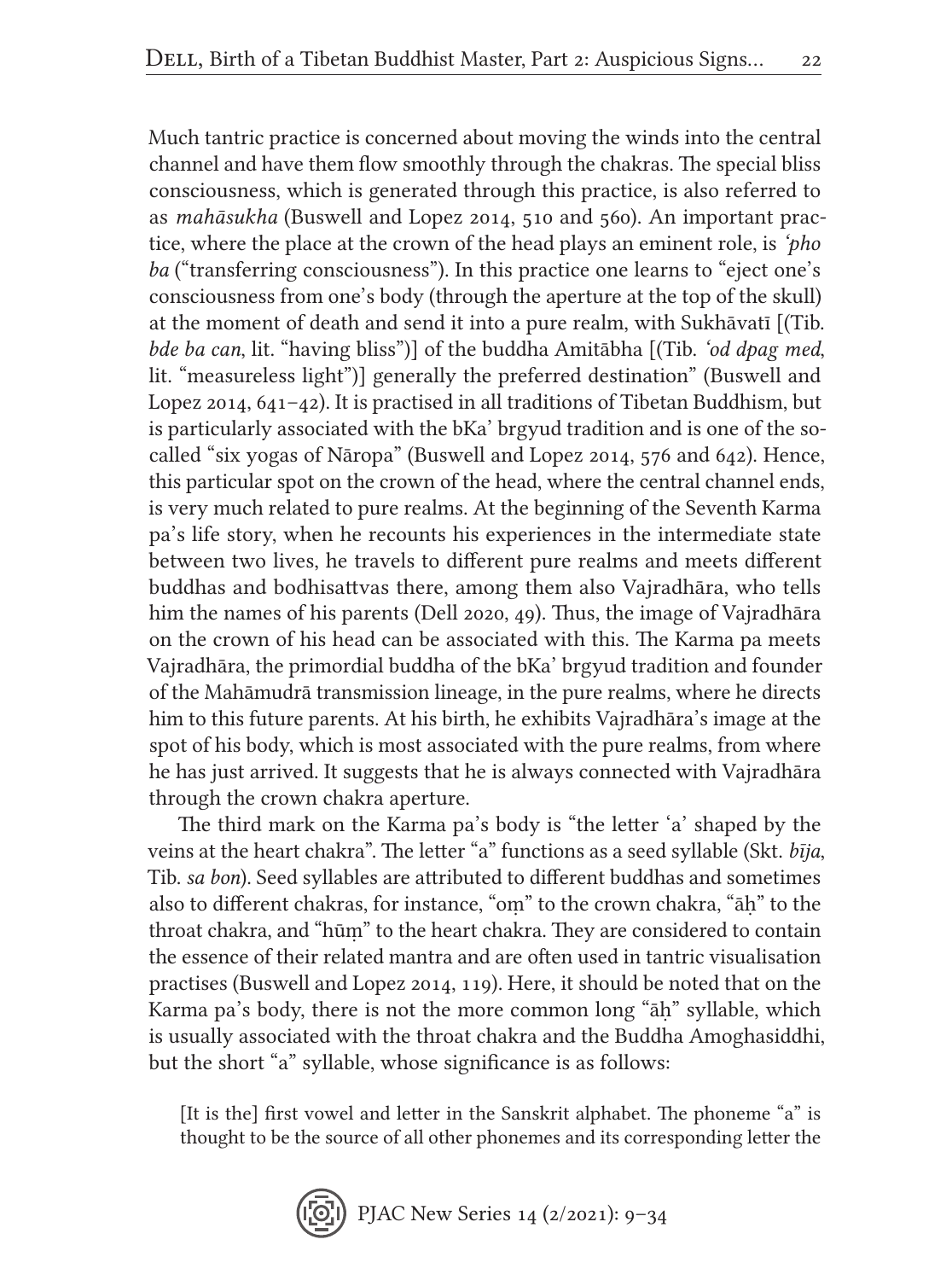origin of all other letters. As the basis of both the Sanskrit phonemic system and the written alphabet, the letter "a" thus comes to be invested with mystical significance as the source of truth, nondifferentiation, and emptiness (*śūnyatā*), or even of the universe as a whole. The *Prajñāpāramitāsarvatathāgatamātā-ekākṣarā*, the shortest of the perfection of wisdom scriptures, also describes how the entirety of the perfection of wisdom is subsumed by this one letter (Buswell and Lopez 2014,  $1$ ).<sup>50</sup>

Apart from the seed syllable, also its location on the Karma pa's body is imbued with meaning. The heart chakra plays an eminent role in the energy system sketched above and in tantric visualisation practices. At conception the "white drop" from the father and the "red drop" from the mother are said to unite with a consciousness seeking for rebirth. They form the "indestructible drop" (Tib. *mi shigs pa'i thig le*), which is enclosed at the heart chakra during one's whole life and which is the seat of the consciousness. From this indestructible drop in the heart chakra, some weeks after conception, a white essence (also called "white *bodhicitta*") starts moving up to the crown chakra, while a red essence (also called "red *bodhicitta*") starts descending to the navel chakra along the central channel, where they remain during one's lifetime and spread throughout the body through the channels. The essences reach full maturity at puberty.51 At the time of death the reverse process takes place. First, the white *bodhicitta* descends to the heart level, then the red *bodhicitta* ascends to the heart level, where they reunite with the indestructible drop. "Finally the indestructible drop at the heart centre opens, revealing the extremely subtle consciousness and its wind as the 'clear light of death', which arises as an exceedingly clear and bright vision, similar to the sky at dawn.<sup>52"</sup> Next, the consciousness of the deceased leaves the body through one of nine apertures. If it leaves through the crown chakra, as described above in the context of the *'pho ba* practice, it goes to the pure realms, otherwise it is reborn in one of the six karmic realms of existence (Beer 1999, 141). The subtle energy system also plays an important role in what is called "deity yoga" or "*yi dam* practice". It applies techniques of visualisation and imagination to identify

 $^{\rm 50}$  Admittedly, the letter "a" is written in Tibetan script in the text from which this has been translated, but Sanskrit language and script are considered "holy" and auspicious in Tibet. Therefore, the Tibetan letter "a" can be equated with the Sanskrit letter "a" here. In a preceding paragraph within this text, for instance, the Karma pa utters the Sanskrit alphabet, while still in the mother's womb (Dell 2021a, 21).

<sup>51</sup> This is a shortened description of the process, for more details see Beer 1999, 140–41.

<sup>52</sup> For more details, see Beer 1999, 141.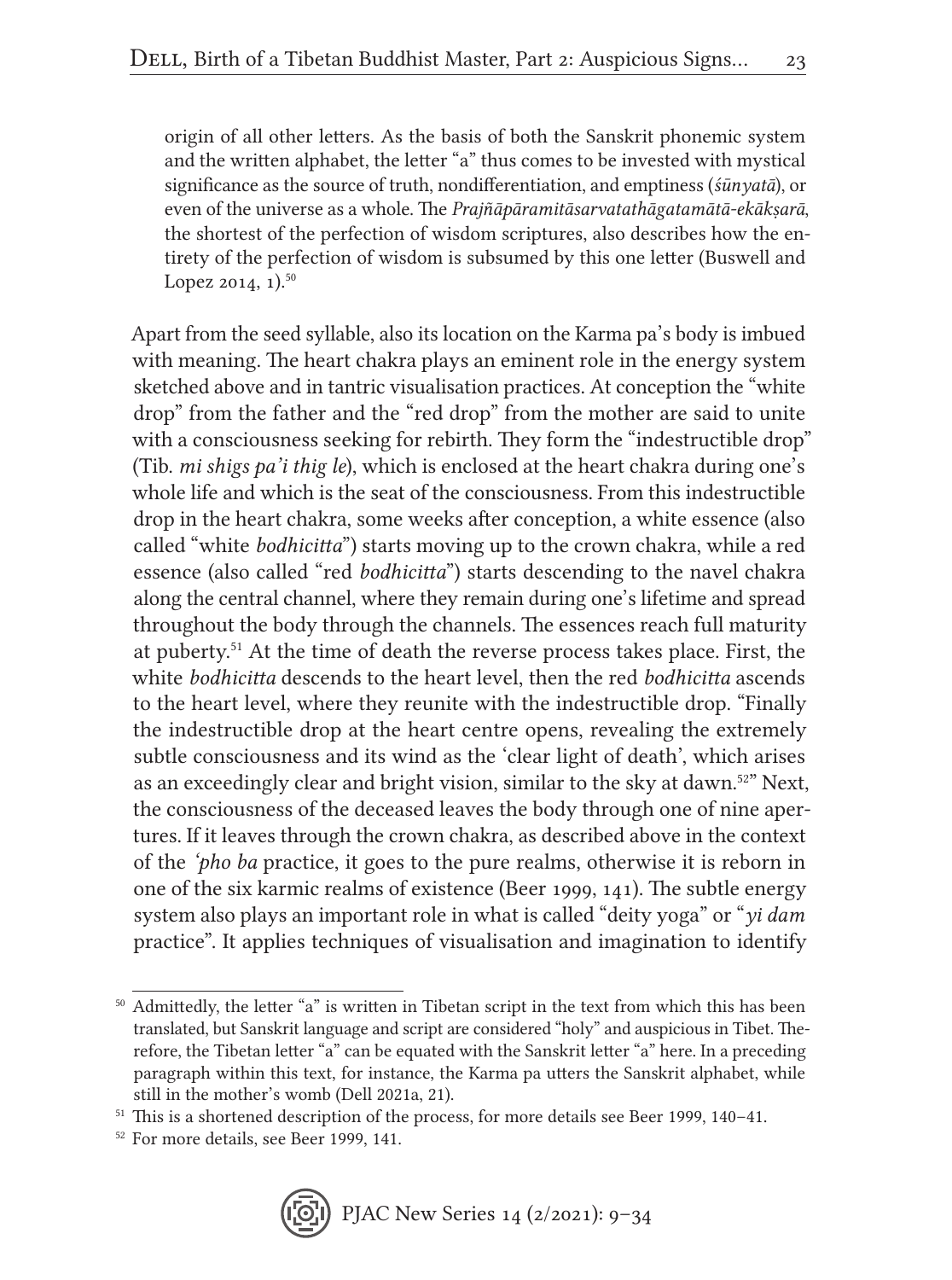oneself with the form and qualities of a certain *yi dam*, a buddha aspect used as a meditational deity. The practice consists of two stages. First, in the generation stage (Tib. *bskyed rim*), one dissolves one's mind into emptiness and generates oneself in the form of the particular *yi dam*. Second, in the completion stage (Tib. *rdzogs rim*), one causes the winds to enter the central channel and release the indestructible drop at the heart chakra.

With the opening of the indestructible drop and the dawning of the "clear light", emptiness is consciously realised as the "blissful mind of clear light". This gives rise to the "illusory body" which manifests in the form of the deity. The union of "clear light" and "illusory body" – as the pure empty form of the deity meditating on emptiness – rapidly results in the accumulation of wisdom and method which leads directly to the full enlightenment of Buddhahood. (Beer 1999, 142)

The death experience consists of three *bar do*s ("intermediate states"): (1) the actual death process, (2) the intermediate state (between two lives), and (3) the seeking for rebirth. *Yi dam* practice simulates these three *bar do*s and transforms them into the experience of the three bodies or states of a buddha (Skt. *trikāya*). When the winds in the indestructible drop are dissolved and clear light is experienced in the completion stage, one attains the *dharmakāya*, the formless "truth body". The arising from emptiness as the seed syllable in the generation stage leads to the attainment of the illusory body in the completion stage. In this way, one attains the *saṃbhogakāya*, the visionary "enjoyment body". The arising as the *yi dam* in the generation stage, leads to experience of one's own body as the *nirmāṇakāya*, the "emanation body" of a buddha. "With the attainment of the three *kāya*s, death itself is transformed into the state of full enlightenment" (Beer 1999, 142). Having the seed syllable "a" at the level of the heart chakra, might signify that the Karma pa actually became the meditational deity (due to practice in previous lives). Thus, he accomplished this practice and with it the three *kāya*s of a buddha, which means that he reached full enlightenment.

The fourth and fifth marks are a *dharmodaya* and a wheel or circle (Tib. *'khor lo*) at his secret place. The secret place is the lowest chakra. It is at the place of the sexual organ and represents the activity of an enlightened being (Beer 1999, 144). A *dharmodaya* ("source of reality", Tib. *chos 'byung*) is a geometrical shape consisting of two triangles, combined such that the resulting shape is a six-pointed star similar to the "Star of David". The upward-pointing triangle represents the male sexual organ, the down-pointing triangle the female sexual organ. Together, they represent the union of male and female. It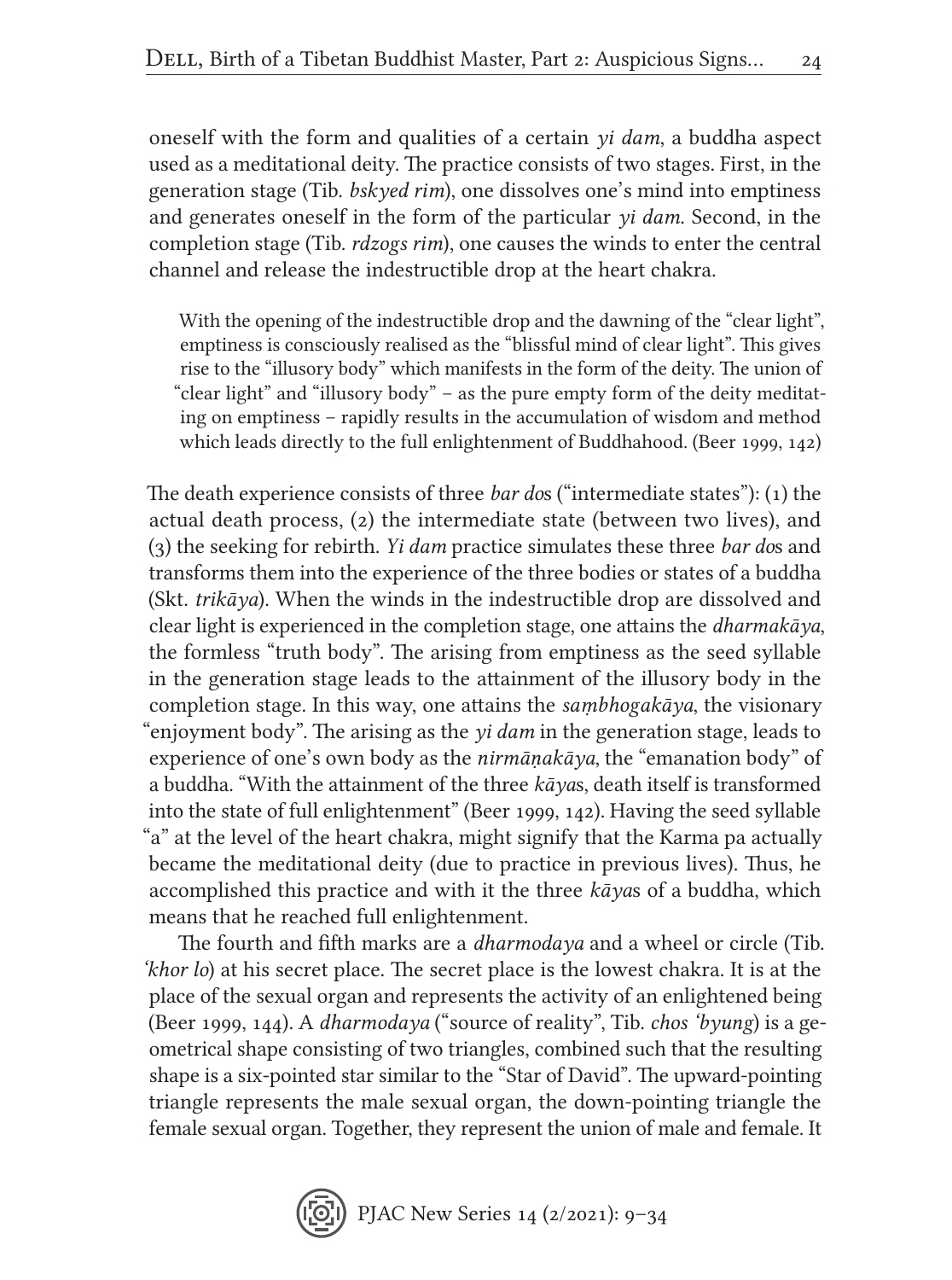is used in visualisation practices and mandalas (Skt. *maṇḍala*) related to certain *yi dam*s, such as Vajrayogini or her wrathful form Vajravārāhī (Beer 1999, 353). The latter is one of the main *yi dam*s within the bKa' brgyud sect. The wheel which is also at the secret place can have various meanings. One possibility is that it means a circle, which surrounds the *dharmodaya*, which would then look like the mandala of Vajravārāhī, for instance. In this way, the Karma pa's mark at the secret place might indicate his enlightened activity, since this chakra is anyway associated with enlightened activity and particularly, since the union of male and female also points to enlightenment, as union of method and wisdom, bliss and emptiness. Besides, since the *dharmodaya* is particularly associated with wrathful *yi dams*, it might mainly stand for the Karma pa's protecting activity (Tib. *drag po'i phrin las*) out of the four enlightened activities (Tib. *phrin las bzhi*).

The sixth sign on the Karma pa's body are wheels at his feet. As mentioned above, this is one of the thirty-two marks of a great being, which are also attributed to the Buddha. In case of the Buddha, they are described as thousand-spoked wheels, which are on the soles of his feet.53 In the *Mahāyāna Mahāparinirvāṇa Sūtra*, the causal relation for this sign is explained: "The Bodhisattva-mahasattva fittingly offers things to his parents, the honoured ones, elders, and animals. Because of this, he gains on his sole the mark of excellence of a thousand spokes […]" (Yamamoto 2007, 396). Hence, this passage suggests that the cause of this mark is generosity in previous lives. The wheel or chakra in general has many meanings (Beer 1999, 160–62 and 185–86). When found on the palms of the hands and the soles of the feet, it is a sign of a great being, be it a buddha or a *cakravartin* (in this way it is a prominent representative of the thirty-two marks).54 "The turning of the wheel symbolises both secular and religious authority; it denotes change, movement, extension, conquest, and the formation of a new ethical and moral order. The deliverance and transmission of the Buddhist teachings are known as 'turning the wheel of dharma'" (Beer 1999, 160). The thousand-spoked wheel is also the main one of the seven possessions of a *cakravartin*. It represents his vehicle, which is capable of travelling vast distances across the sky and even of travelling between dimensions (such as to the kingdom of Shambala, which is described in the Kālacakra Tantra). It is also a "symbol of both

<sup>54</sup> In the *Lalitavistara Sūtra* wheels at the Buddha's feet are mentioned several times independently of the thirty-two signs, see Dharmachakra Translation Committee 2013, paragraphs 7.56, and 7.118.



<sup>53</sup> Dharmachakra Translation Committee 2013, paragraph 7.99, item 31.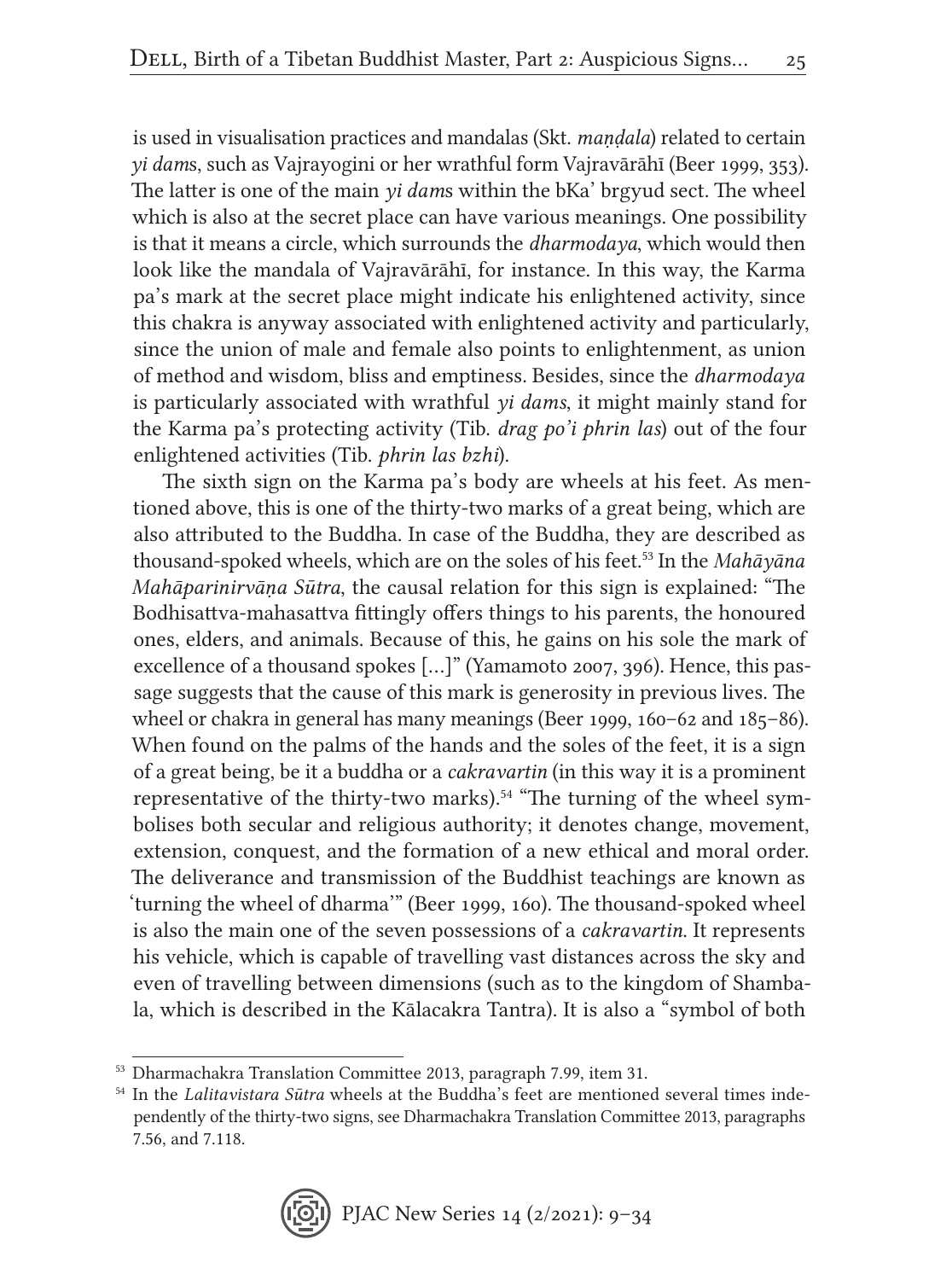temporal and spiritual sovereignty" (Beer 1999, 162). Moreover, the golden wheel is among the eight auspicious symbols, which in Buddhism "represent the offerings made by the gods to Shakyamuni Buddha immediately after he attained enlightenment. Brahma, the great god of the form realm, was the first to appear with an offering of a thousand-spoked golden wheel, requesting Shakyamuni to turn the teaching wheel of the dharma" (Beer 1999, 171). In this way, the wheel became the symbol of Buddha's teachings. Hence, the wheels at the Karma pa's feet again put him in one row with the Buddha. It is a sign of power and authority, as well as of generosity, in particular of the greatest kind of generosity one can give from the Buddhist point of view – the provision of the Buddha's teachings to beings.

In the next sentence of the Karma pa's birth story, it is said that "urine flowed down as milk." Generally, urine is considered as one of the six excreta (Duff 2009, *dri ma drug*), but here it is transformed into milk, which has a very positive connotation. There are the eight auspicious substances (Tib. *bkra shis rdzas brgyad*), which are considered to represent different events in the Buddha's life. One of these substances is yoghurt or curds, which "represent the offering of milk rice made by the virtuous lady Sujata to Shakyamuni before he sat under the body tree" (Beer 1999, 187–188). Curds are considered as a nourishing food. This also holds true for the symbolical level, as its "pure white nature symbolises spiritual nourishment and the abandonment of all negative actions" (Beer 1999, 188). This symbolic meaning likewise applies to all three white substances derived from the cow – milk, yoghurt and ghee. The Buddha experienced the extreme of overabundance in the palace and exchanged it for a life of extreme austerities. When the fasting Buddha received the meal of milk-rice, it gave him the strength to attain enlightenment and recognise the truth of the middle way (Beer 1999, 189). For this reason, milk and its derivatives also stand for the middle way, far from extremes. Hence, also in the Karma pa's case the milk released from his bladder might bear all this symbolism of spiritual nourishment, abandonment of negative actions and teaching of the middle way. The fact that he does not consume the milk, but releases it, might signify that he does not primarily receive these items, but that he already accomplished them and is now able to give them to others in the form of teachings.

It is said that at the Karma pa's birth "everything was pervaded by fragrances of fine smells". This is also found in the Buddha's birth story in different places. There one finds descriptions such as "[all] of Lumbinī Grove was sprinkled with droplets of perfumed water", "and many hundreds of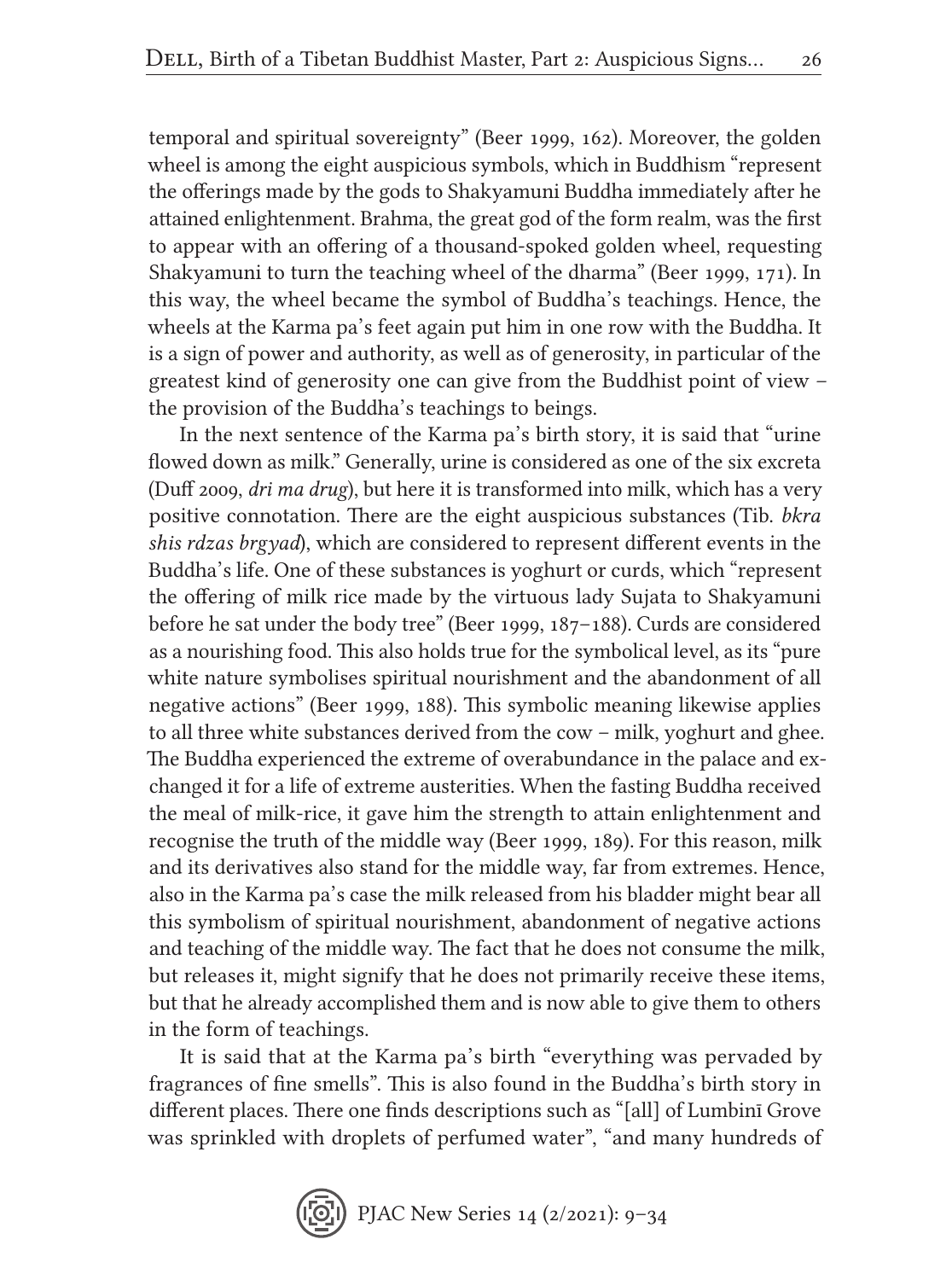thousands of gods then bathed the Bodhisattva in perfumed water", "many trillions of goddesses resting in the center of the sky showered […] scented oils."55 In all these places, not only the perfumes in the air, but also flowers falling from the sky are mentioned, as well as the presence of gods and goddesses. Hence, perfumes and flowers in the air and sky indicate that the gods attended the Buddha's birth and showed their veneration. Also in case of the Karma pa, rain of flowers and fragrances are mentioned, which might be a sign that he has the same attention of the gods' realms as the Buddha.

It is described that the Karma pa's parents bowed down in front of the newborn out of devotion and gave auspicious names to him. His father called him Mi pham mGon po, which means "The Invincible Guardian", an epithet of the future buddha, Maitreya (Duff 2009, *mi pham mngon po*). Given the fact that in the preceding section the Karma pa has already been described as a buddha in various respects, it is not surprising that his father is able to see the Karma pa as a buddha and thus gives him the name of a buddha. As already mentioned above, Karma pa also met the fifth buddha, Maitreya, during his intermediate state and trained with him in Tusita heaven, himself being designated as the sixth buddha (Dell 2020, 50). Hence, there is a strong connection between those two. His mother gave him the auspicious name of mTsho skyes rDo rje, which means "Lake-born Vajra". This is one of the eight manifestations of Guru Rinpoche (8th century) (Duff 2009, *mtsho skyes rdo rje*), the founder of Buddhism in Tibet. The eight manifestations correspond to eight different forms assumed by him at different points in his life. The name applied here refers to his birth.<sup>56</sup> It is further said that his mother gave this name to him "for the sake of a stable life-span". There are various versions of Guru Rinpoche's life story, which may differ quite significantly.<sup>57</sup> However, generally according to legend and according to many Tibetan's belief, he was born eight years after the passing of Buddha Śākyamuni (Sogyal Rinpoche 1990, 29). Since he only brought Buddhism to Tibet in the eighth century, he must have lived more than 1000 years. That is why his mother selected his name for the sake of a long life.

According to the next sentence, in the Karma pa's first week, his father heard him say many mantras, his mother heard him say vowels and other people heard him say the *maṇi* mantra. The fact that a newborn utters clear words or phonetic sequences within the first week is quite unusual. Mantras

<sup>57</sup> For an overview on different sources and some translations thereof, see Zangpo 2002.



<sup>55</sup> Dharmachakra Translation Committee 2013, paragraphs 7.25, 7.29, 7.49, and 7.63.

<sup>56</sup> Rigpa Wiki contributors, *Eight Manifestations of Guru Rinpoche* (Accessed: 23.08.2020).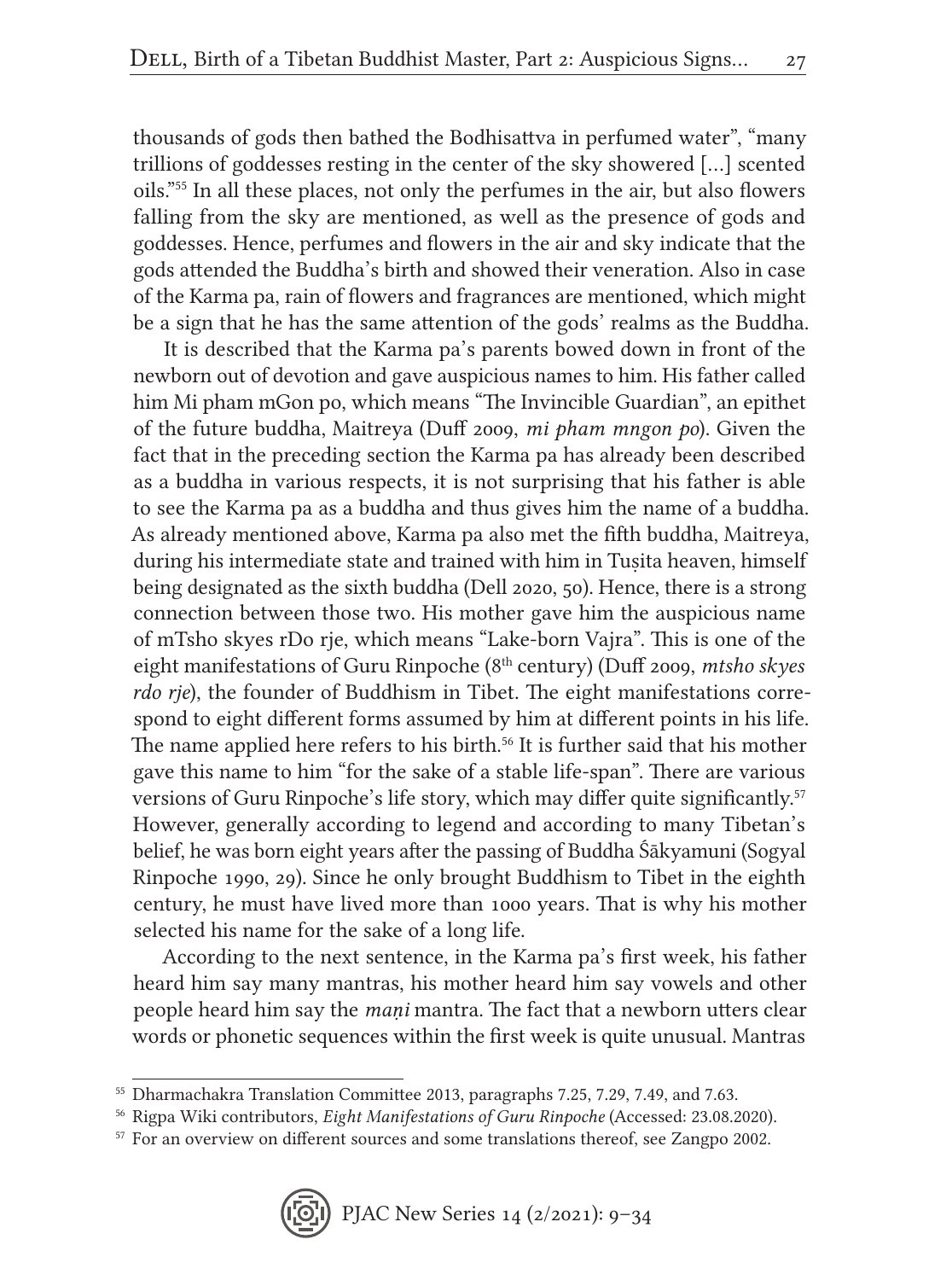are considered the Buddha's speech and might indicate that the Karma pa's throat chakra, associated with speech, is fully developed or at least significantly more than for other babies. As already touched upon above, in the context of the Karma pa's uttering of "A la la!" directly after his birth, according to the *Lalitavistara Sūtra*, the Buddha took seven steps and said clearly: "I am the leader of the world."58 Hence, the Karma pa's utterings might not be as elaborate as the Buddha's, but might still be an allusion to the Buddha's words.

### 4. Conclusion

In the introduction, I briefly touch upon the topic of miraculous events and signs and on their indigenous classifications. Further on, I point out that the Buddha's life story functions as a blueprint for all later life stories of Buddhist masters, which also applies to the miracles described therein. Finally, I put it into the context of the *rnam thar* genre and especially its secret level, which seeks to inspire the practitioners and to increase their devotion towards their lama. As an example, I present an annotated translation, analysis and edition of a so far untranslated section of the *rnam thar* of the Seventh Karma pa from the *mKhas pa'i dga' ston*, where such miraculous events and signs are described. Looking at it in connection with part 1 of this two-part article, I analyse two main aspects of the secret level of life stories using the example of the Seventh Karma pa – visionary experiences and miraculous events.

Nevertheless, I see much room for further related research. First, the continuation of the story would also be interesting to analyse, as it describes the recognition of the Seventh Karma pa as an incarnation, which again involves elements, which could certainly be categorised as miracles or visions. Second, it could be interesting to compare the birth stories of several Karma pa's with each other in order to carve out common elements, as well as differences. Third, there is also another level of comparison, which might be interesting. The current work is based on a translation of a section of the *mKhas pa'i dga' ston* by the Second dPa bo Rinpoche, which is, with some certainty, the most important source for the Seventh Karma pa's life story. However, another important work about the life of the earlier Karma bka'

<sup>&</sup>lt;sup>58</sup> Dharmachakra Translation Committee 2013, paragraph 7.62. For variations of what he said, see ibid., paragraphs 7.31 and 7.56.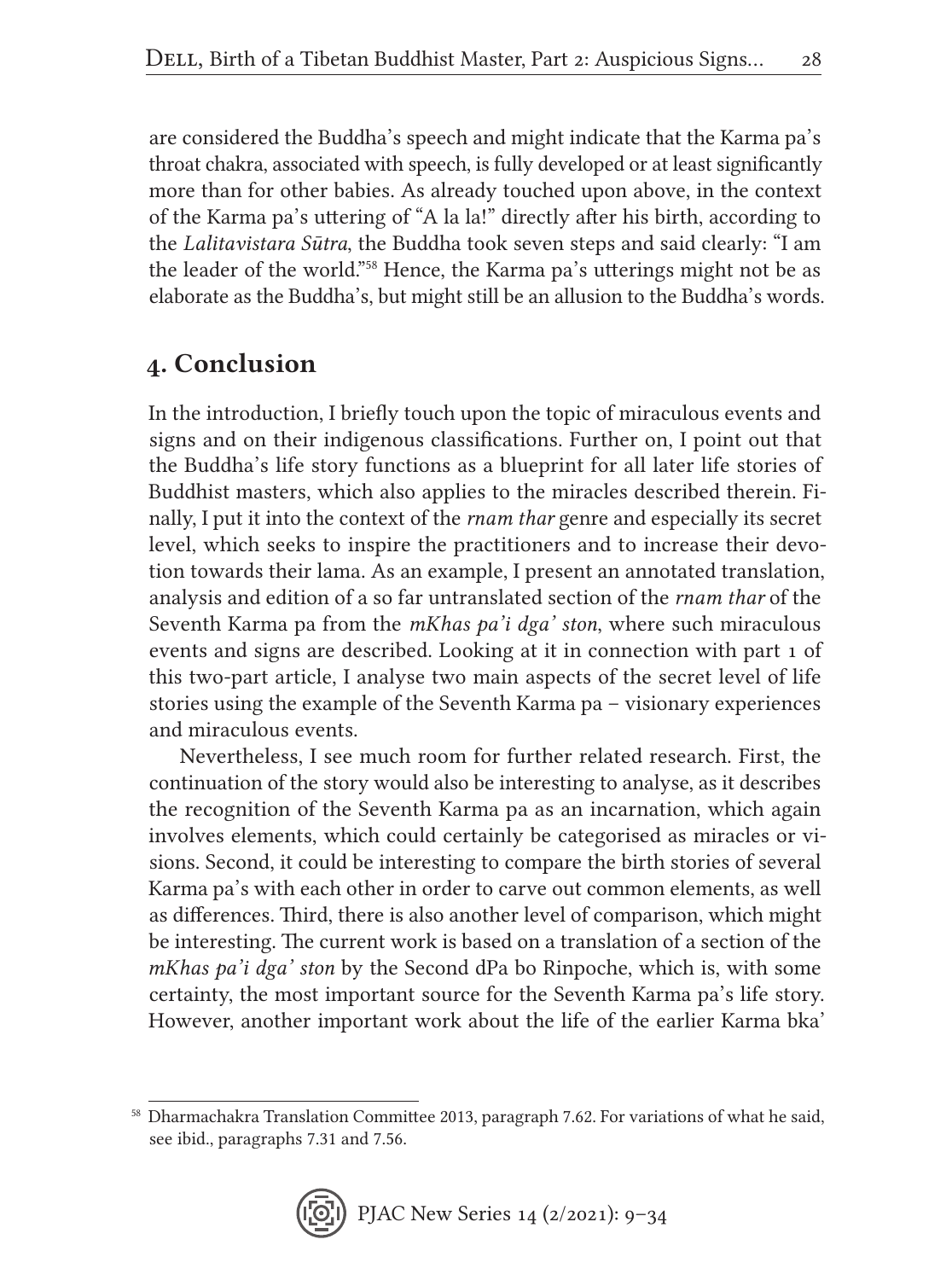brgyud masters is the so-called *Kaṃ tshang*<sup>59</sup> by the Eighth Si tu Rinpoche and his student 'Be lo Tshe dbang. It is often said that he draws mainly from the *mKhas pa'i dga' ston*, but I am not aware that this has been investigated systematically so far. Therefore, it might also be interesting to compare the birth stories between these two works. Fourth, it would, of course, be interesting to translate and analyse not only the birth section of the Seventh Karma pa's life story, but the whole life story. Again comparison between the different sources and the different Karma pa's would be interesting. This, however, exceeds the scope of a research paper by far and probably requires several books to be written about it.

## 5. Appendix: Edition

### 5.1. Introduction to the edition

All editions of the *mKhas pa'i dga' ston*, which I could identify are based on the lHo brag printing blocks. According to Richardson (1959, x), referring to the colophon of these blocks, they were originally stored in gNas bzhis, a bKa' brgyud monastery, in lHo brag, but later on were moved to lHa lung monastery, also in lHo brag, where he and Lokesh Chandra obtained some copies.60 I could not find any evidence or hint for the existence of other printing blocks of the *mKhas pa'i dga' ston*.

I could identify several textual witnesses of the *mKhas pa'i dga' ston*, of which the most interesting and original one is a reproduction of prints from the lHo brag blocks from Rumtek Monastery in two volumes from 1980.<sup>61</sup> This reproduction is also available via BDRC, and I took this as the starting point for the edition I provide here. There are several other prints or reproductions of prints from those printing blocks available. However, all being produced from the same printing blocks, I do not expect any added value considering them and therefore, omitted them for the edition. All other textual witnesses have been derived from these printing blocks' text more recently.

<sup>61</sup> dPa' bo gtsug lag 'phreng ba 1980.



<sup>59</sup> Chos kyi 'byung gnas and 'Be lo Tshe dbang kun khyab 1998.

 $60$  Richardson (1959) or Chandra (1959), respectively, do not mention, when that was, but it must have been before Chandra issued his edition that is, before 1959. I have no information as to whether these blocks still exist today.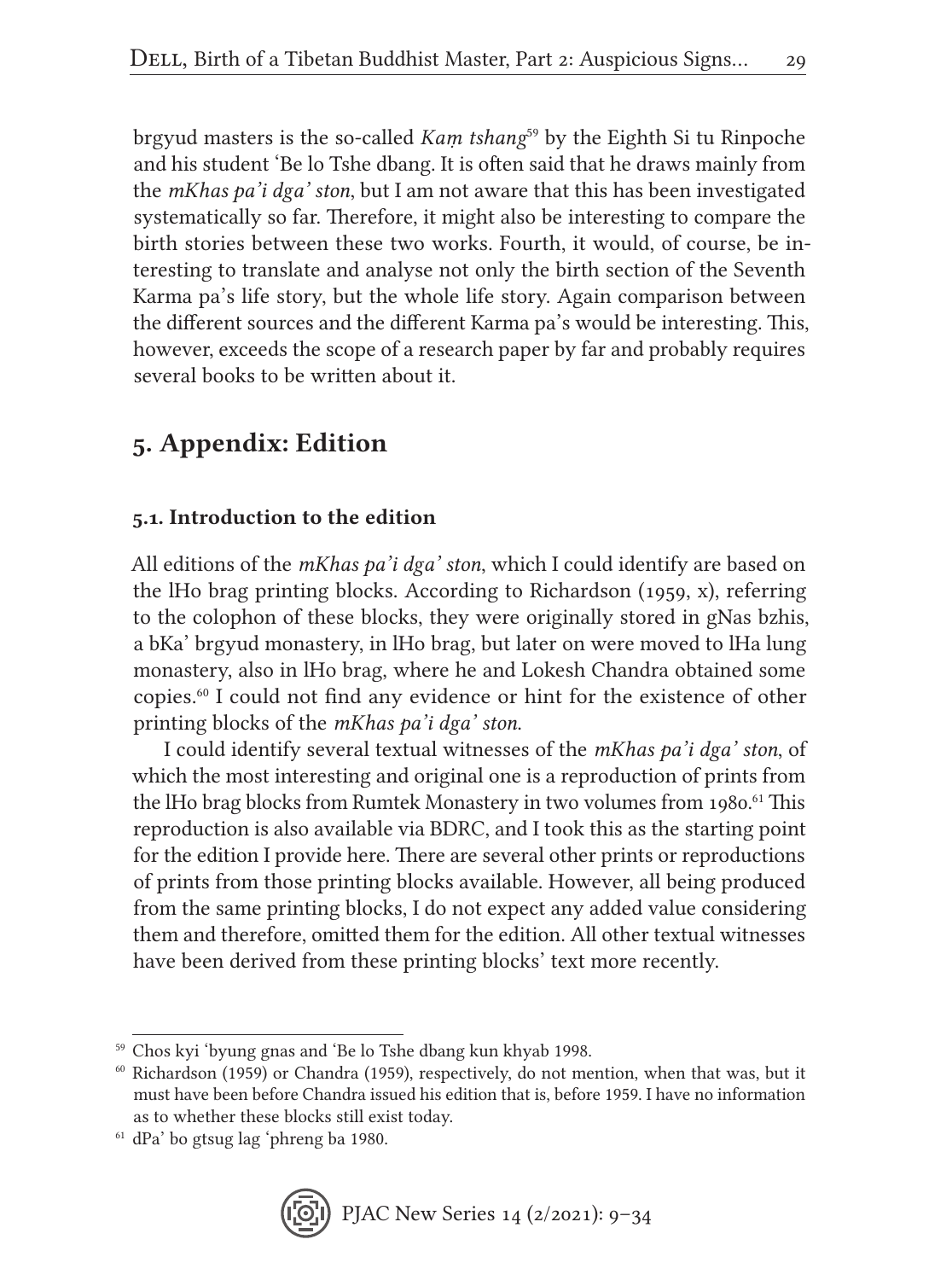Lokesh Chandra already published the *mKhas pa'i dga' ston* in four volumes from 1959 to 1965.<sup>62</sup> This edition is based on a print from the IHo brag blocks he had made, and was copied in handwriting using *dbu can* script.<sup>63</sup>

rDor je rgyal po made a modern edition in a book format published by Mi rigs dpe skrun khang, first in 1986 in two volumes, then in 2006 in one volume, and again in 2015 in one volume.<sup>64</sup> The first two are available via BDRC, while the third is subject to restricted access in BDRC. Since all three editions are from the same publishing house and editor, I assume that the 2006 and 2015 editions do not add information to the 1986 edition. I found references to further modern book editions from other publishers, which seem rather difficult to obtain. Therefore, apart from the reproduction of the original block print  $(A^{65})$  and Chandra's handwritten version  $(C^{66})$ , I only considered the 1986 edition ( $B^{\circ 7}$ ) for the edition provided here.<sup>68</sup> My impression is that Chandra's version is rather close to the block print reproduction, with only a few rare differences in spelling. However, it was also useful to consider rDo rje rgyal po's edition, since in many places the latter corrects mis-spellings or non-standard spellings from the original. If there are differences, I indicate in the apparatus which variants there are in which text, and for which reading I decided. For instance "*gsungs* B ] *gsung* A, C" means that I decided to read *gsungs* according to text B, while texts A and C actually read *gsung*. Generally, there are no significant differences in the section I studied. The guiding theme of the edition is classical Tibetan grammar and orthography.

In the edition below, the page numbers of all three texts are indicated in brackets, if a new page starts.

#### 5.2. Edition

(A, vol. 2, p. 189, l. 2; B, vol. 2, p. 1036, l. 16; C, vol. 2, p. 540, l. 1) *der dngos po zhes bya ba shing pho khyi'i lo hor zla dang po'i tshes bco lnga skar ma mchu la zla bas longs spyod pa'i snga dro nam mkha' yongs su* 

<sup>62</sup> dPa' bo gtsug lag 'phreng ba 1959–1965.

<sup>63</sup> Chandra 1959, vii, and Richardson 1959, x.

<sup>64</sup> dPa' bo gtsug lag 'phreng ba 1986, 2006, and 2015.

<sup>65</sup> dPa' bo gtsug lag 'phreng ba 1980, vol. 2, 189.

<sup>66</sup> dPa' bo gtsug lag 'phreng ba 1959–1965, vol. 2, 540.

<sup>67</sup> dPa' bo gtsug lag 'phreng ba 1986, vol. 2, 1036–37.

<sup>68</sup> These three editions are also mentioned in Martin and Bentor 1997, 88–89. For a much more extensive survey of the textual witnesses of the mKhas pa'i dga' ston and an introduction into the work in its entirety, see Dell 2021c.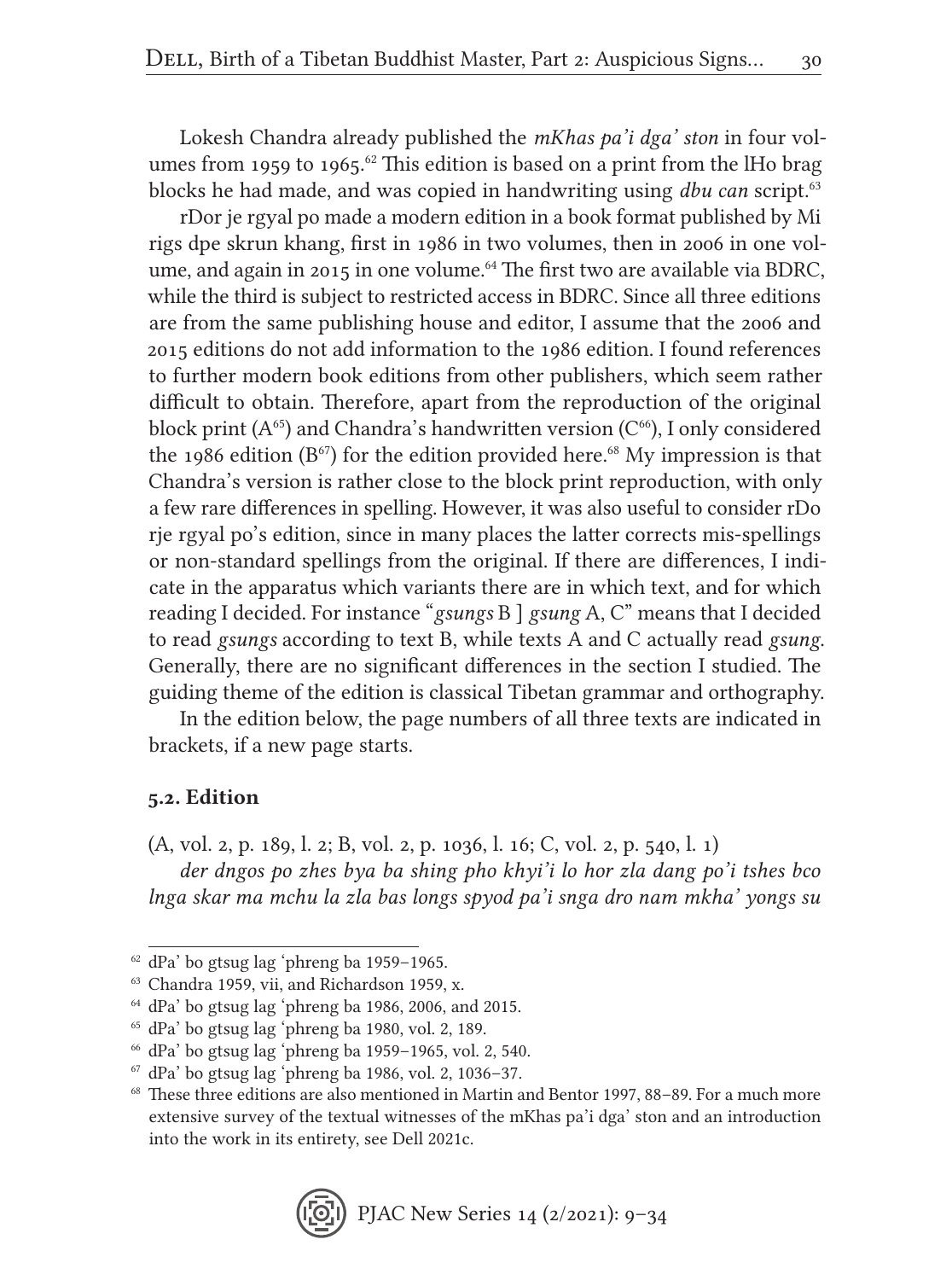*dwangs*<sup>69</sup> *pa la 'ja' 'od kha dog lnga'i ri mo cung zad snang zhing me tog gi char kha ba ltar 'bab/*

*'brug gi sgra lta bu gar yod mi mngon pa yang yang grag pa'i tshe yum la zug rngu med par sku bltams/*

*de ma thag zhal nas a la la gsung zhing bzhad/*

*sku la me tog gi rnam pa mang po dang dbu ltag du rdo rje 'chang gi sku thugs kar rtsa ris kyi a yig gsang gnas su chos 'byung dang 'khor lo zhabs la 'khor lo ste sku la rang byon drug gsal bar snang/*

*gsang chab 'o mar 'bab cing dri* (B, p.1037) *bzang gi ngad kyis thams cad khyab/*

*yab yum gyis kyang dad pas 'dud cing de ma thag yab kyis gsol ba 'debs pa'i slad du*<sup>70</sup> *mtshan mi pham mgon po dang yum gyis sku tshe brtan pa'i slad du*<sup>71</sup> *mtsho skyes rdo rjer mtshan gsol/*

*zhag bdun na gsung mang du byon pa na yab kyis sngags mang du gsung bar go/ yum gyis dbyangs yig gsung bar go/ gzhan rnams kyis ma Ni gsung bar go/*

#### Bibliography

#### Tibetan literature

- Chos kyi 'byung gnas (1699/1700-1774), 'Be lo Tshe dbang kun khyab (b. 18<sup>th</sup> cent.). 1998. *sGrub brgyud karma kaṃ tshang brgyud pa rnam thar rin po che'i rnam par thar pa rab 'byams nor bu zla ba chu shel gyi phreng ba*. Kun ming: Yun nan mi rigs dpe skrun khang. BDRC, W24686.
- dPa' bo gtsug lag 'phreng ba (1504–1564/1566). 1959–1965. *Mkhas pahi dgah ston by Dpahbo-gtsug-lag 'phreng-ba* (4 volumes). Edited by Lokesh Chandra. Śatapiṭaka Series no. 9[4]. New Dehli: International Academy of Indian Culture. BDRC, W1KG24245.
- ———. 1980. *Chos 'byung mkhas pa'i dga' ston* (2 volumes), reproduced from prints from lHo brag blocks from Rumtek Monastery. Dehli: Dehli Karmapa Chhodhey Gyalwae Sungrab Partun Khang. BDRC, W28792.
- ———.1986. *Chos 'byung mkhas pa'i dga' ston* (2 volumes), edited by rDo rje rgyal po. Bejing: Mi rigs dpe skrun khang. BDRC, W7499.
- ———. 2006. *Chos 'byung mkhas pa'i dga' ston*. Edited by rDo rje rgyal po. Bejing: Mi rigs dpe skrun khang. BDRC, W1PD96069.
- ———. 2015. *Chos 'byung mkhas pa'i dga' ston*. Edited by rDo rje rgyal po. Bejing: Mi rigs dpe skrun khang. BDRC, W8LS19006.
- Sans rgyas rgya mtsho, sDe srid (1653–1705). 1972. *The Vaidūrya dkar po of sDe-srid Sans-rgyas-rgya-mtsho, The Fundamental Treatise on Tibetan Astrology and Calendrical*

<sup>71</sup> *slad du* B, C ] *slad tu* A.



<sup>69</sup> *dwangs* B, C ] *dangs* A.

<sup>70</sup> *slad du* B ] *slad tu* A, C.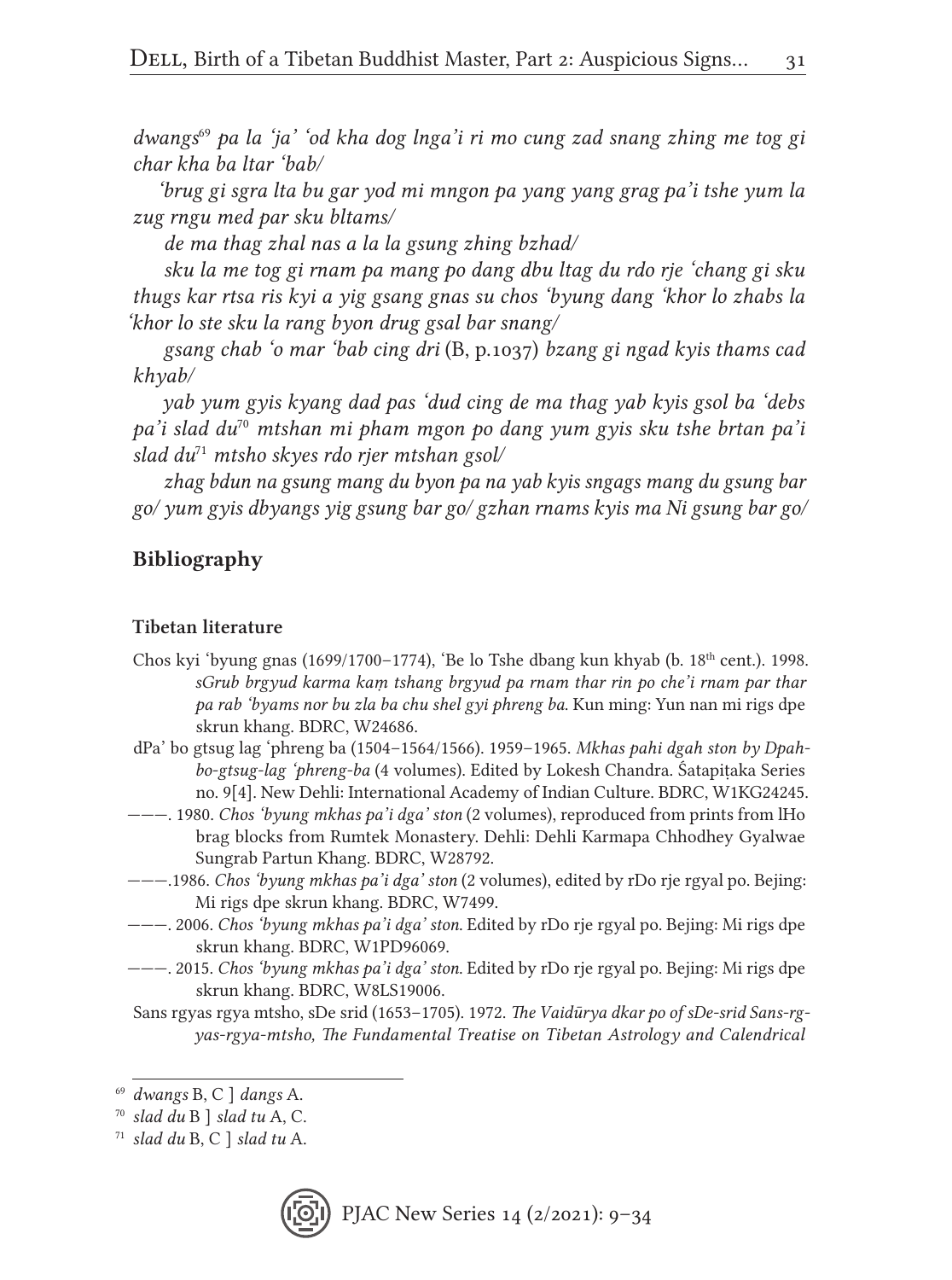*Calculations* (2 volumes), reproduced from a print from the Lhasa blocks from the collection of Burmiok, Athing. New Dehli: T. Tsepal Taikang. BDRC, W30116.

Yísūn, Zhāng 张怡荪 (ed.). 1985. *Bod rgya tshig mdzod chen mo / Zàng-Hàn dà cídiǎn* 藏汉大 辞典 (3 volumes). Beijing: Mi rigs dpe skrun khang.

#### Western literature

- Bays, Gwendolyn (trans.). 1983. *The Voice of the Buddha: The Beauty of Compassion* (2 volumes). Berkeley: Dharma Publishing.
- Beer, Robert. 1999. *The Encyclopedia of Tibetan Symbols and Motifs*. Boston: Shambala.
- ———. 2003. *The Handbook of Tibetan Buddhist Symbols*. Chicago and London: Serindia.
- Buddhist Digital Resource Center (BDRC) (Accessed: 22.12.2019 to 05.02.2020).
- Buswell, Robert E. and Donald S. Lopez. 2014. *The Princeton Dictionary of Buddhism*. Princeton: Princeton University Press.
- Chandra, Lokesh. 1959. "Preface." In *Mkhas pahi dgah ston by Dpah-bo-gtsug-lag 'phreng-ba*  (4 volumes), edited by Lokesh Chandra, vol. 1, vii–viii. Śatapiṭaka Series no. 9[4]. New Dehli: International Academy of Indian Culture.
- Choegyal Gyamtso Tulku. 2000. "Foreword". In *The Divine Madman, The Sublime Life and Songs of Drukpa Kunley*. Translated by Keith Dowman, and Sonam Paljor, 21–23. Varanasi and Kathmandu: Pilgrims Publishing.
- Dell, Dominik. 2020. "Tibetan Buddhist Masters between Two Lives: A Closer Look at the Genre of bar do'i rnam thar Using the Example of the Seventh Karma pa, Chos grags rgya mtsho (1454–1506)." *Polish Journal of the Arts and Culture*, n.s., 11 (1/2020): 41–63. DOI: 10.4467/24506249PJ.20.002.12988.
- ———. 2021a. "Birth of a Tibetan Buddhist Master, Part 1: Visionary Experiences prior to the Birth of the Seventh Karma pa, Chos grags rgya mtsho (1454–1506)." *Polish Journal of the Arts and Culture,* n.s., 13 (1/2021): 11–36. DOI: 10.4467/24506249PJ.21.001.13728.
- ———. 2021b. "Birthplace of the Seventh Karma pa, Chos grags rgya mtsho (1454–1506): Description Draws from Tibetan Geomancy and Pilgrimage Guidebooks." *Revue d'Etudes Tibétaines* 58 (April 2021): 81–102. http://himalaya.socanth.cam.ac.uk/ collections/journals/ret/pdf/ret\_58\_03.pdf.
- ———. 2021c. "'Feast of the Wise': Author, Structure and Textual Witnesses of the 16th Century Religio-Historical Work Chos 'byung mkhas pa'i dga' ston by the Second dPa' bo, gTsug lag phreng ba (1504–1566)." *Revue d'Etudes Tibétaines* 61 (October 2021): 110–65. http://himalaya.socanth.cam.ac.uk/collections/journals/ret/pdf/ret\_61\_03.pdf.
- Dharmachakra Translation Committee. 2013. *The Play in Full*, *Lalitavistara*. 84000: Translating the Words of the Buddha. https://read.84000.co/translation/toh95.html (Accessed: 21.07.2020).
- Duff, Tony. 2009. *The Illuminator Tibetan-English Encyclopedic Dictionary* (5.17 ed.). Kathmandu: Padma Karpo Translation Committee.
- Fiordalis, David V. 2008. "Miracles and Superhuman Powers in South Asian Buddhist Literature." PhD diss. The University of Michigan, Ann Arbor.
- ———. 2011. "Miracles in Indian Buddhist narratives and doctrine." *Journal of the International Association of Buddhist Studies* 33, no. 1–2 (2010; published in 2011): 381–408.
- ———. 2014. "Buddhist Miracles." *Oxford Bibliographies*. DOI: 10.1093/OBO/9780195393521- 0116 (Accessed: 27.08.2020).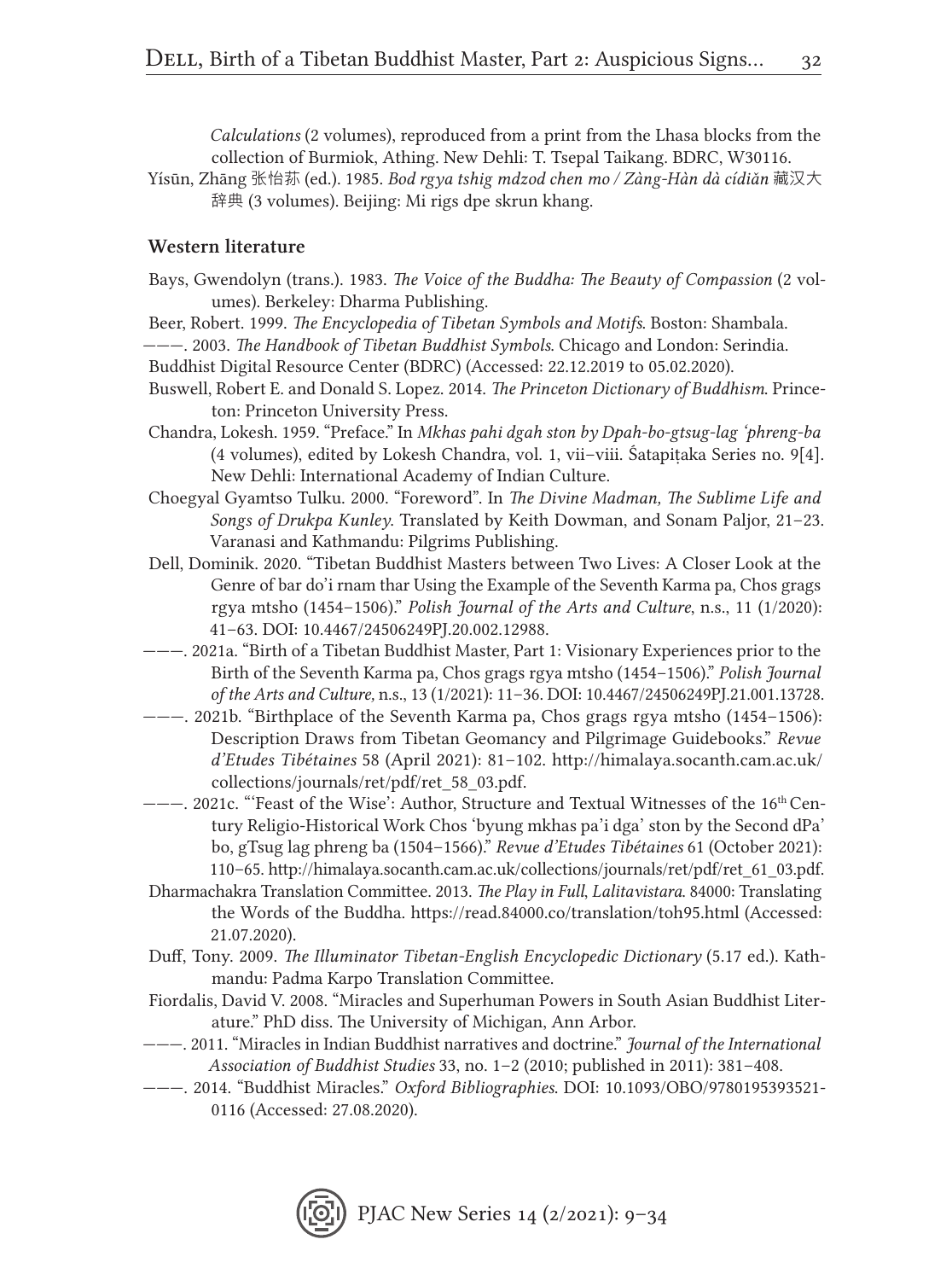- ———. 2017. "Abhijñā/Ṛddhi (Extraordinary Knowledge and Powers)." *Oxford Bibliographies*. DOI: 10.1093/OBO/9780195393521-0112 (Accessed: 27.08.2020).
- Gómez, Luis Oscar. 2011. "On Buddhist wonders and wonder-working." *Journal of the International Association of Buddhist Studies,* 33, no. 1–2 (2010; published in 2011): 513–54.
- Jamgön Kongtrul Lodrö Tayé. 2010. *The Treasury of Knowledge. Books Two, Three and Four: Buddhism's Journey to Tibet*, Ngawang Zangpo (trans. and introduction). Ithaca and New York: Snow Lion Publications.
- Ketcham, Christopher. 2020. "Continuity and Rebirth." *Academia Letters*, article 26. DOI: 10.20935/AL26 (Accessed: 10.01.2021).
- Kieschnik, John. 2004. "Miracles." In *Encyclopedia of Buddhism, Volume 1, A–L*, edited by Robert E. Buswell, 541–44. New York: Macmillan.
- Martin, Dan, and Yael Bentor. 1997. *Tibetan Histories: A Bibliography of Tibetan-language Historical Works*. London: Serindia Publications.
- Ray, Reginald. 1980. "Introduction." In *The History of the Sixteen Karmapas of Tibet* by Karma Thinley, 1–20. Boulder: Prajña Press.
- Rheingans, Jim. 2010. "Narratives of Reincarnation, Politics of Power, and the Emergence of a Scholar: The Very Early Years of Mikyo Dorje." In *Lives Lived, Lives Imagined—Biography in the Buddhist Tradition*, edited by Linda Covill, Ulrike Roesler, and Sarah Shaw, 241–98. Boston: Wisdom Publications.
- ———. 2014. "Narratology in Buddhist Studies: Dialogues about Meditation in a Tibetan Hagiography." In *Narrative Pattern and Genre in Hagiographic Life Writing: Comparative Perspectives from Asia to Europe*, edited by Stephan Conermann and Jim Rheingans, 69–112. Berlin: EB-Verlag.
- ———. 2017. *The Eighth Karmapa's Life and His Interpretation of the Great Seal. A Religious Life and Instructional Texts in Historical and Doctrinal Contexts*. Hamburg Buddhist Studies Series 7. Bochum and Freiburg: Projekt Verlag.
- Richardson, Hugh Edward. 1959. "Foreword." In *Mkhas pahi dgah ston by Dpah-bo-gtsug-lag 'phreng-ba* (4 volumes), edited by Lokesh Chandra, vol. 1, ix–xi. Śatapiṭaka Series no. 9[4]. New Dehli: International Academy of Indian Culture.
- Rigpa Wiki contributors. "Eight Manifestations of Guru Rinpoche." *Rigpa Wiki* (Accessed: 23.08.2020).
- Roesler, Ulrike. 2014. "Operas, Novels, and Religious Instructions: Life-stories of Tibetan Buddhist Masters between Genre Classifications." In *Narrative Pattern and Genre in Hagiographic Life Writing: Comparative Perspectives from Asia to Europe*, edited by Stephan Conermann and Jim Rheingans, 113–40. Berlin: EB-Verlag.
- Samuel, Geoffrey Brian. 2013. "The subtle body in India and beyond." In *Religion and the Subtle Body in Asia and the West*, edited by Geoffrey Brian Samuel and Jay Johnston, 33–47. London and New York: Routledge.
- Sogyal Rinpoche. 1990. *Dzogchen and Padmasambhava*. California: Rigpa Fellowship.
- Verhufen, Gregor. 1992. "Die Biographien des achten Karma-pa Mi-bskyod rdo-rje und seines Lehrers Sangs-rgyas mNyan-pa Rin-po-che. Ein Beitrag zur Geschichte der Karma-bKa'-brgyud-pa-Schulrichtung des tibetischen Buddhismus." MA diss. University of Bonn.
- Vostrikov, Andrew Ivanovich. 1994. *Tibetan Historical Literature*. Abington, Oxon, UK: Routledge.
- Wikipedia contributors. "Tibetische Mondhäuser." *Wikipedia, The Free Encyclopedia* (Accessed: 07.08.2020).